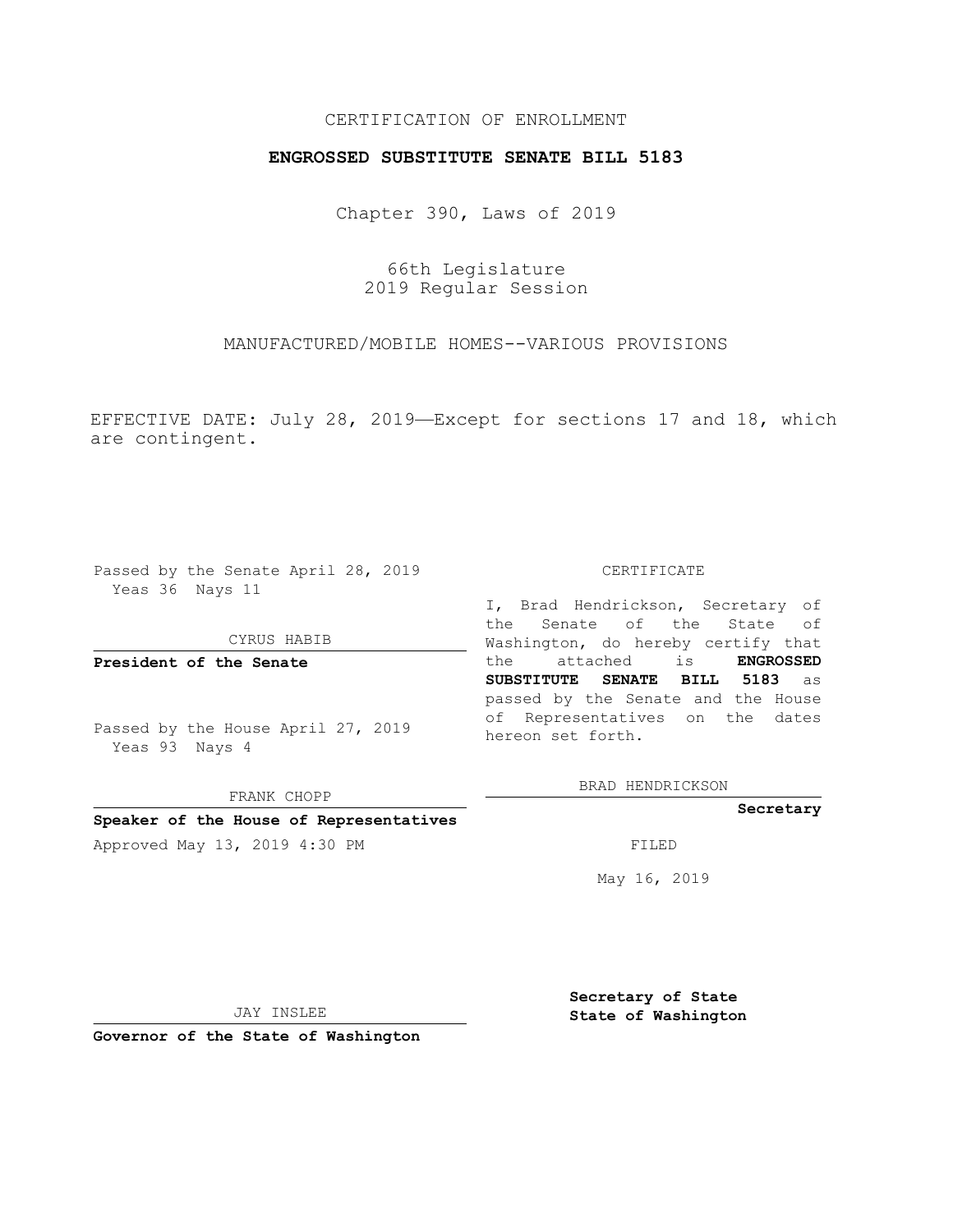### **ENGROSSED SUBSTITUTE SENATE BILL 5183**

AS AMENDED BY THE HOUSE

Passed Legislature - 2019 Regular Session

# **State of Washington 66th Legislature 2019 Regular Session**

**By** Senate Housing Stability & Affordability (originally sponsored by Senators Kuderer, Pedersen, Wellman, Saldaña, Liias, and Wilson, C.)

READ FIRST TIME 02/21/19.

 AN ACT Relating to manufactured/mobile homes; amending RCW 59.21.005, 59.21.021, 59.21.025, 59.21.050, 46.17.155, 59.30.050, 84.36.560, 35.21.684, 35A.21.312, 36.01.225, 59.20.060, and 59.20.---; reenacting and amending RCW 59.21.010 and 82.45.010; adding a new section to chapter 59.21 RCW; creating new sections; providing a contingent effective date; and providing an expiration 7 date.

8 BE IT ENACTED BY THE LEGISLATURE OF THE STATE OF WASHINGTON:

9 **Sec. 1.** RCW 59.21.005 and 1995 c 122 s 2 are each amended to 10 read as follows:

11 The legislature recognizes that it is quite costly ((to move a 12 mobile home)) for tenants who own homes in manufactured/mobile home 13 parks to relocate when the park in which they reside is closed or 14 converted to another use. Many ((mobile home)) such tenants need 15 financial assistance in order to ((move their mobile homes from a)) 16 relocate from a manufactured/mobile home park. The purpose of this 17 chapter is to provide a mechanism for assisting manufactured/mobile 18 home tenants to relocate their manufactured/mobile homes to suitable 19 alternative sites ((when the mobile home park in which they reside is 20 elosed or converted to another use)) or demolish and dispose of their 21 homes and secure housing.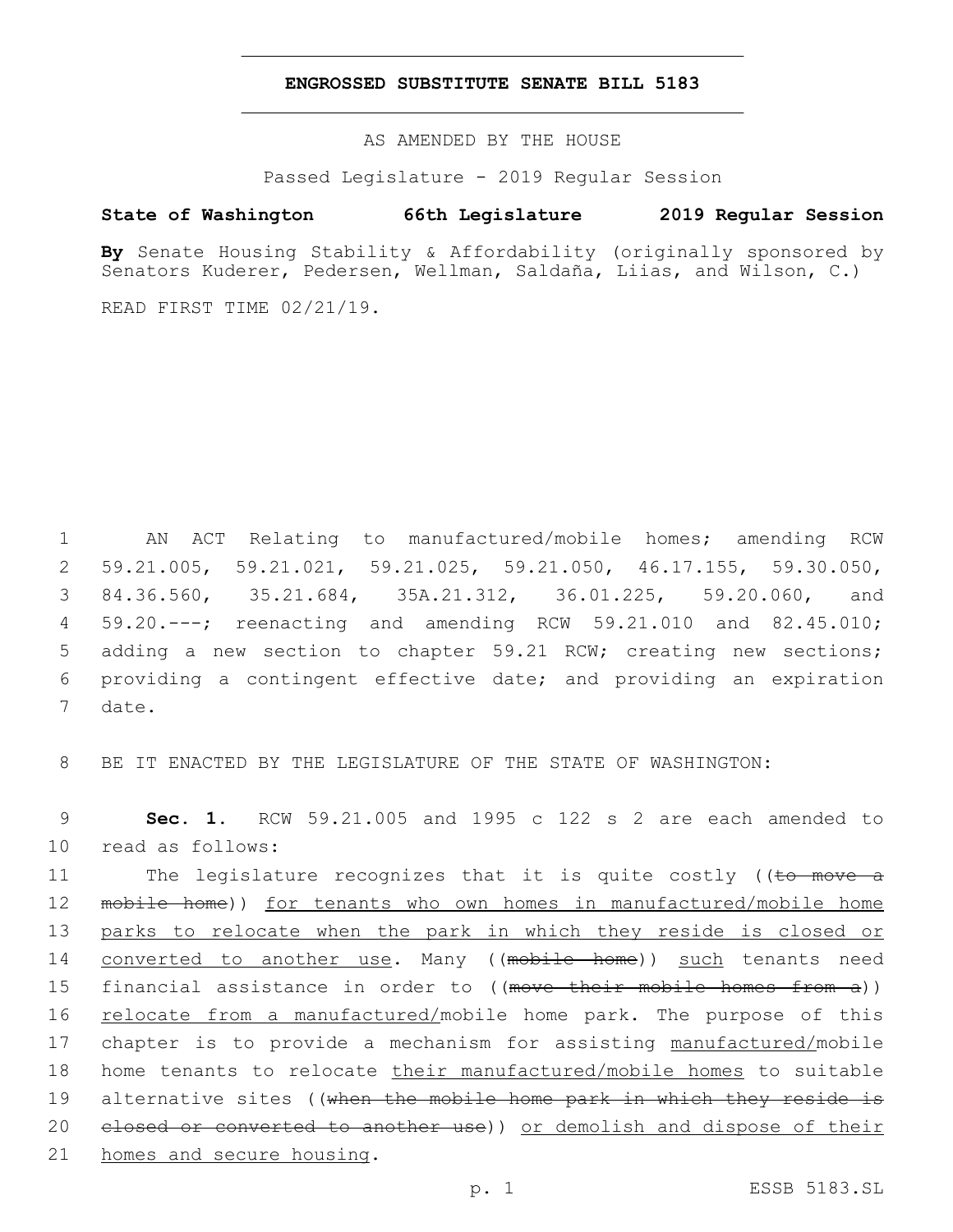1 **Sec. 2.** RCW 59.21.010 and 2009 c 565 s 47 are each reenacted and 2 amended to read as follows:

3 Unless the context clearly requires otherwise, the definitions in 4 this section apply throughout this chapter.

5 (1) "Assignee" means an individual or entity who has agreed to 6 advance allowable relocation assistance expenses in exchange for the 7 assignment and transfer of a right to reimbursement from the fund.

8 (2) "Department" means the department of commerce.

9 (( $(2)$ )) (3) "Director" means the director of the department of 10 commerce.

11 (((43)) (4) "Fund" means the manufactured/mobile home park 12 relocation fund established under RCW 59.21.050.

13 (((4))) (5) "Landlord" or "park-owner" means the owner of the 14 manufactured/mobile home park that is being closed at the time 15 relocation assistance is provided.

16 (((45))) (6) "Low-income household" means a single person, family, 17 or unrelated persons living together whose adjusted income is less 18 than eighty percent of the median family income, adjusted for 19 household size, for the county where the manufactured/mobile home is 20 located.

21 (7) "Manufactured/mobile home park" or "park" means real property that is rented or held out for rent to others for the placement of two or more manufactured/mobile homes for the primary purpose of production of income, except where the real property is rented or held out for rent for seasonal recreational purpose only and is not 26 intended for year-round occupancy.

 $27$  ( $(\overline{6})$ )  $(8)$  "Relocate" means to do one of the following:

28 (a) Remove ((the)) a manufactured/mobile home from ((the)) a 29 manufactured/mobile home park being closed and  $((\text{to}-\text{either}))$ 30 reinstall it in another location  $((\theta \cdot t \theta))$ ; or

31 (b) Remove a manufactured/mobile home from a manufactured/mobile 32 home park being closed and demolish and dispose of it ((and purchase 33 another mobile/manufactured home constructed to the standards set by 34 the department of housing and urban development)) and secure other 35 housing.

36  $((+7+))$  (9) "Relocation assistance" means the monetary assistance 37 provided under this chapter, including reimbursement for the costs of 38 relocation as well as cash assistance provided to allow the tenant to 39 secure new housing.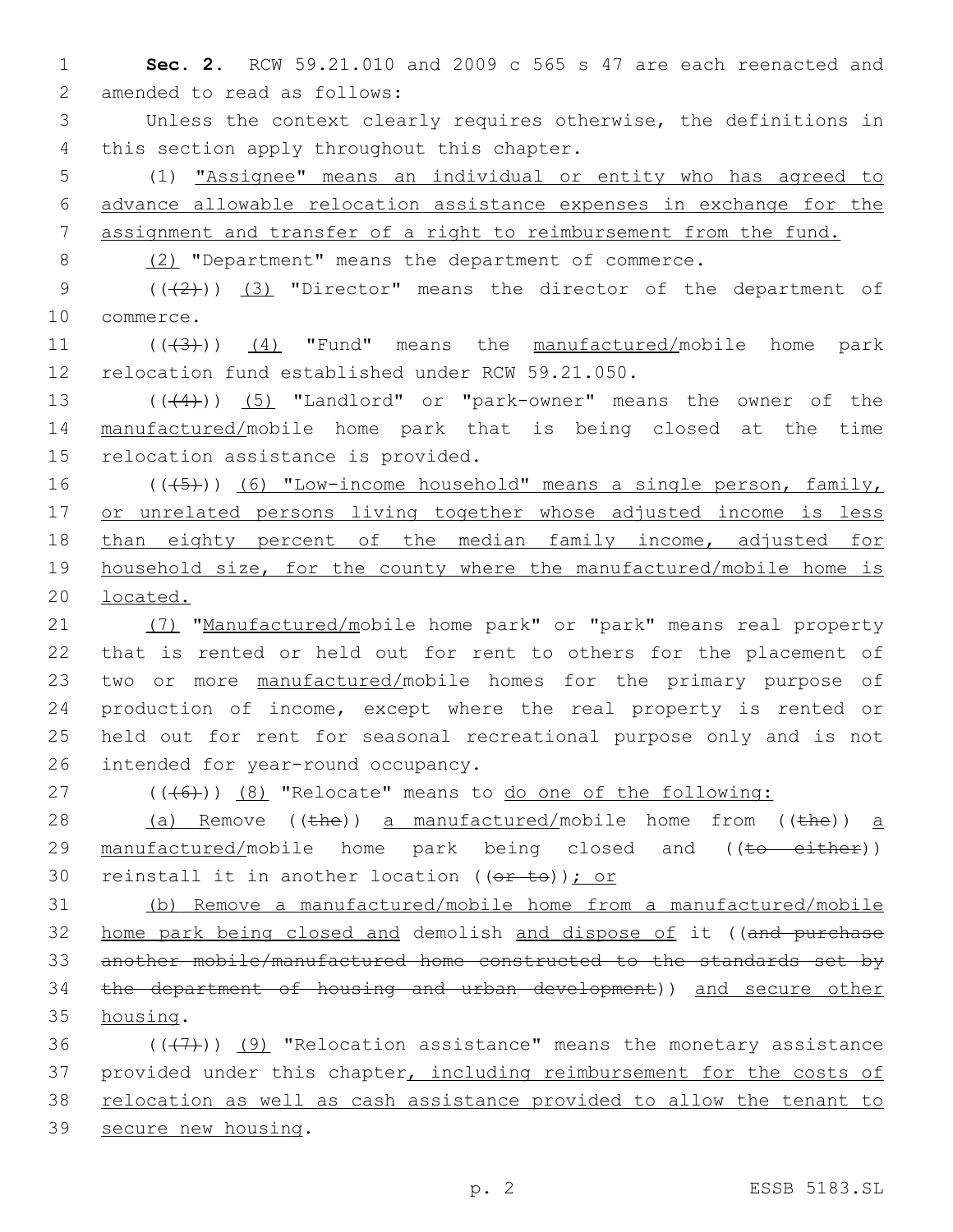1 (10) "Tenant" means a person that owns a manufactured/mobile home 2 located on a rented lot in a manufactured/mobile home park.

3 **Sec. 3.** RCW 59.21.021 and 2005 c 399 s 5 are each amended to 4 read as follows:

 (1) If a manufactured/mobile home park is closed or converted to another use ((after December 31, 1995)), eligible tenants shall be 7 entitled to relocation assistance on a first-come, first-serve basis. The department shall give priority for distribution of relocation assistance to eligible tenants residing in parks that are closed as a result of park-owner fraud or as a result of health and safety concerns as determined by the local board of health. Payments shall be made upon the department's verification of eligibility, subject to 13 the availability of remaining funds.

14 (2) Eligibility for relocation assistance funds is limited to 15 low-income households. ((As used in this section, "low-income 16 household" means a single person, family, or unrelated persons living 17 together whose adjusted income is less than eighty percent of the 18 median family income, adjusted for household size, for the county 19 where the mobile or manufactured home is located.

20 (2) Assistance for closures occurring after December 31, 1995, is 21 limited to persons who maintain ownership of and relocate their 22 mobile home or who dispose of a home not relocatable to a new site.))

23 (3) ((Persons)) (a) Eligible tenants who ((removed and disposed 24 of their mobile home or maintained ownership of and relocated their 25 mobile homes)) relocate are entitled to ((reimbursement of actual 26 relocation expenses)) financial assistance from the fund, up to a 27 maximum of twelve thousand dollars for a ((double-wide)) multisection 28 home and up to a maximum of seven thousand five hundred dollars for a 29 single-((wide)) section home. The department shall distribute 30 relocation assistance for each eligible tenant as follows:

31 (i) Up to forty percent of the total assistance may be disbursed 32 in the form of cash assistance to help the tenant secure new housing; 33 and

34 (ii) The remainder of the total assistance shall be disbursed as 35 reimbursement for costs associated with relocation.

 (b) To receive financial assistance as provided in (a)(i) of this subsection, documentation must be provided to the department that demonstrates the tenant: (i) Has relocated the home;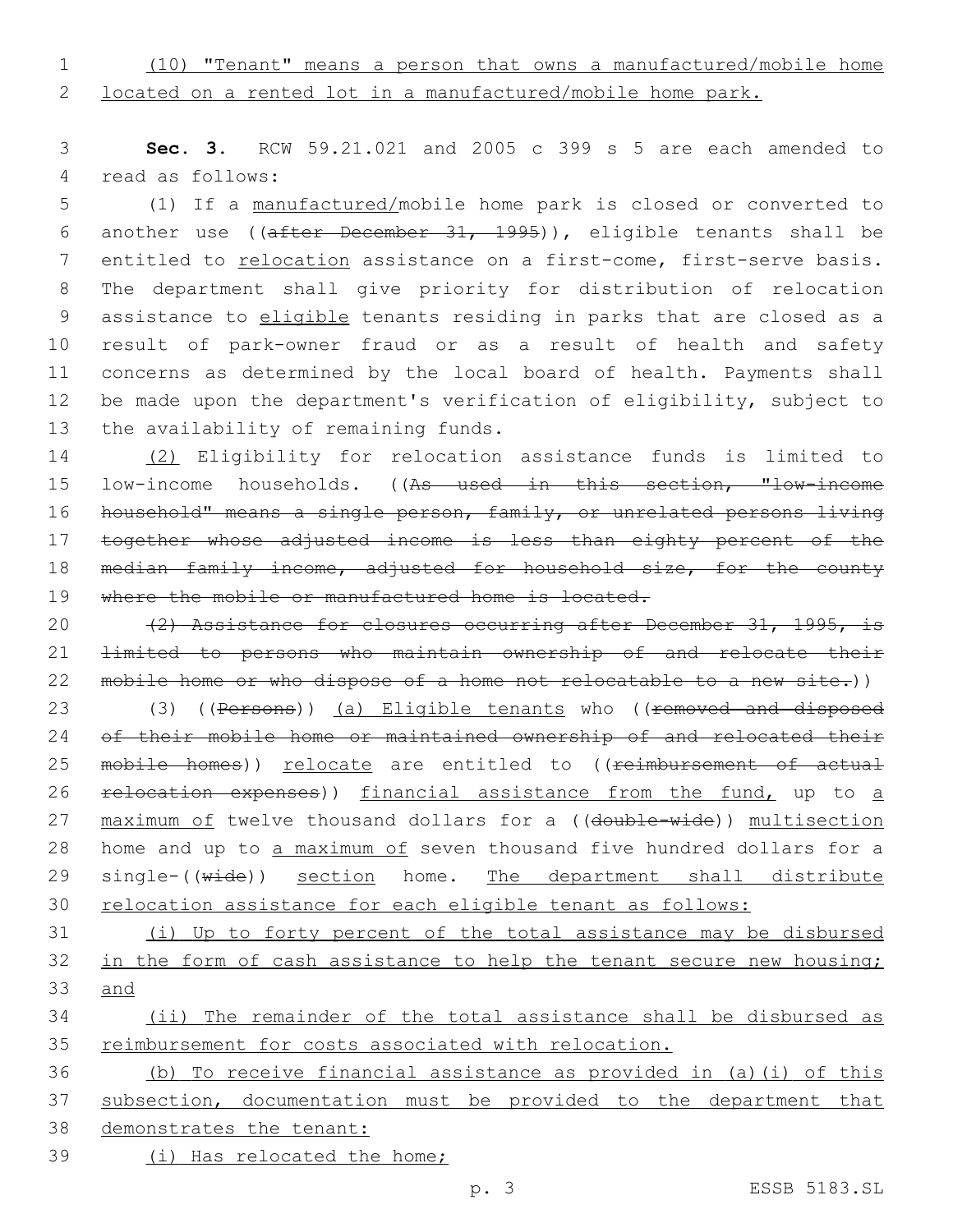(ii) Has established a process to secure the relocation of the home by having assigned the right to reimbursement of the relocation costs and liability for such removal or demolition and disposal to another entity; or (iii) Has contracted to incur expenses associated with relocating the home. (c) If the tenant is requesting financial assistance under (b)(ii) or (iii) of this subsection, the tenant, or the assignee on the tenant's behalf, must submit as part of the application described in RCW 59.21.050(2): (i) Proof of the assignation; and (ii) Evidence that the assignee is capable of fulfilling the 13 obligation itself or a contract or invoice for relocation of the home 14 executed with a vendor by the tenant or the assignee. (4) Any individual or organization may apply to receive funds 16 from the ((mobile home park relocation)) fund, for use in combination with funds from public or private sources, toward relocation of 18 tenants eligible under this section, with agreement from the tenant. ((Funds received from the mobile home park relocation fund shall only be used for relocation assistance expenses or other mobile/ 21 manufactured home ownership expenses, that include down payment assistance, if the owners are not planning to relocate their mobile home as long as their original home is removed from the park.)) (5) The legislature intends the cash assistance provided under subsection (3)(a)(i) of this section to be considered a one-time direct grant payment that shall be excluded from household income calculations for purposes of determining the eligibility of the 28 recipient for benefits or assistance under any state program financed in whole or in part with state funds. **Sec. 4.** RCW 59.21.025 and 1998 c 124 s 3 are each amended to

31 read as follows:

 (( $(41)$ )) If financial assistance for relocation is obtained from 33 sources other than the ((mobile home park relocation)) fund 34 ((established under this chapter)), then the relocation assistance 35 provided to any person ((under this chapter)) from the fund shall be 36 reduced as necessary to ensure that no person receives financial 37 assistance for relocation from all sources combined ((more than:  $\{a\}$ ) That person's actual cost of relocation; or (b) seven thousand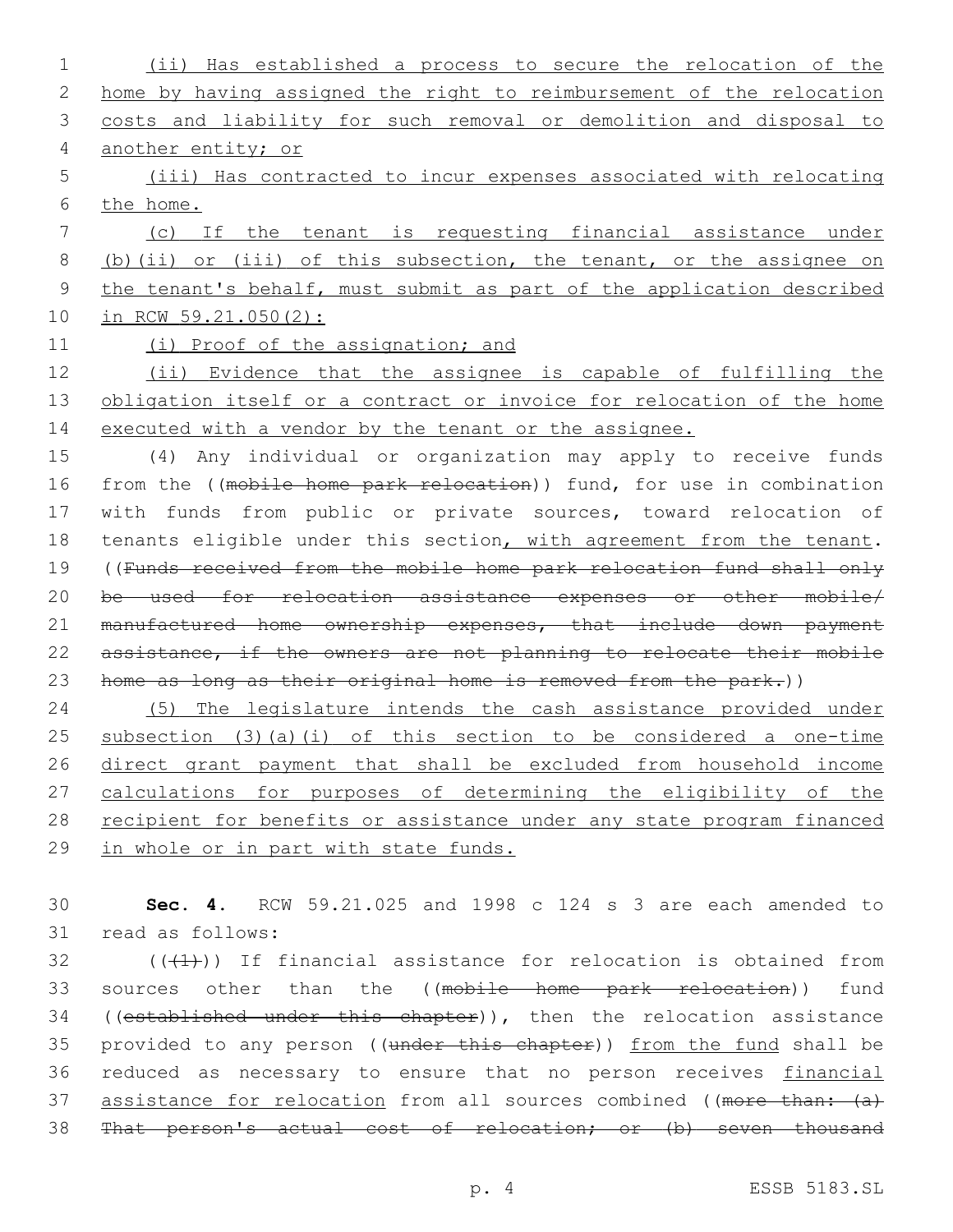1 dollars for a double-wide mobile home and three thousand five hundred

```
2 dollars for a single-wide mobile home.
```
 (2) When a person receives financial assistance for relocation from a source other than the mobile home park relocation assistance 5 fund, then the assistance received from the fund will be the difference between the maximum amount to which a person is entitled under RCW 59.21.021(3) and the amount of assistance received from the outside source.

9 (3) If the amount of assistance received from an outside source 10 exceeds the maximum amounts of assistance to which a person is 11 entitled under RCW 59.21.021(3), then that person will not receive 12 any assistance from the mobile home park relocation assistance fund)) 13 in excess of that person's actual relocation expenses.

14 **Sec. 5.** RCW 59.21.050 and 2011 c 158 s 7 are each amended to 15 read as follows:

16 (1)(a) The existence of the manufactured/mobile home park 17 relocation fund in the custody of the state treasurer is affirmed.

- 18 (b) Expenditures from the fund may only be used as follows:
- 19 (i) Except as provided in subsection (3) of this section, all 20 moneys received from the fee as specified in RCW 46.17.155 must be 21 used only for relocation assistance awarded under this chapter.

22 (ii) All moneys received from the fee as specified in RCW 23 59.30.050 must be used only for the relocation coordination program 24 created in section 8 of this act.

25 (c) Only the director or the director's designee may authorize 26 expenditures from the fund. All relocation payments to tenants shall 27 be made from the fund. The fund is subject to allotment procedures 28 under chapter 43.88 RCW, but no appropriation is required for 29 expenditures.

30 (2) A (( $\frac{1}{p^2}$ ) tenant is eligible for <u>relocation</u> assistance under 31 this chapter only after an application is submitted by that tenant or 32 an organization acting on the tenant's account under RCW 59.21.021(4) 33 on a form approved by the director ((which)). The application shall 34 include: (a) ((For those persons who maintained ownership of and 35 relocated their homes or removed their homes from the park: (i)) A 36 copy of the notice from the park-owner, or other adequate proof, that 37 the tenancy is terminated due to closure of the park or its 38 conversion to another use;  $((+i+1)(i))$  (b) a copy of the rental 39 agreement then in force, or other proof that the applicant was a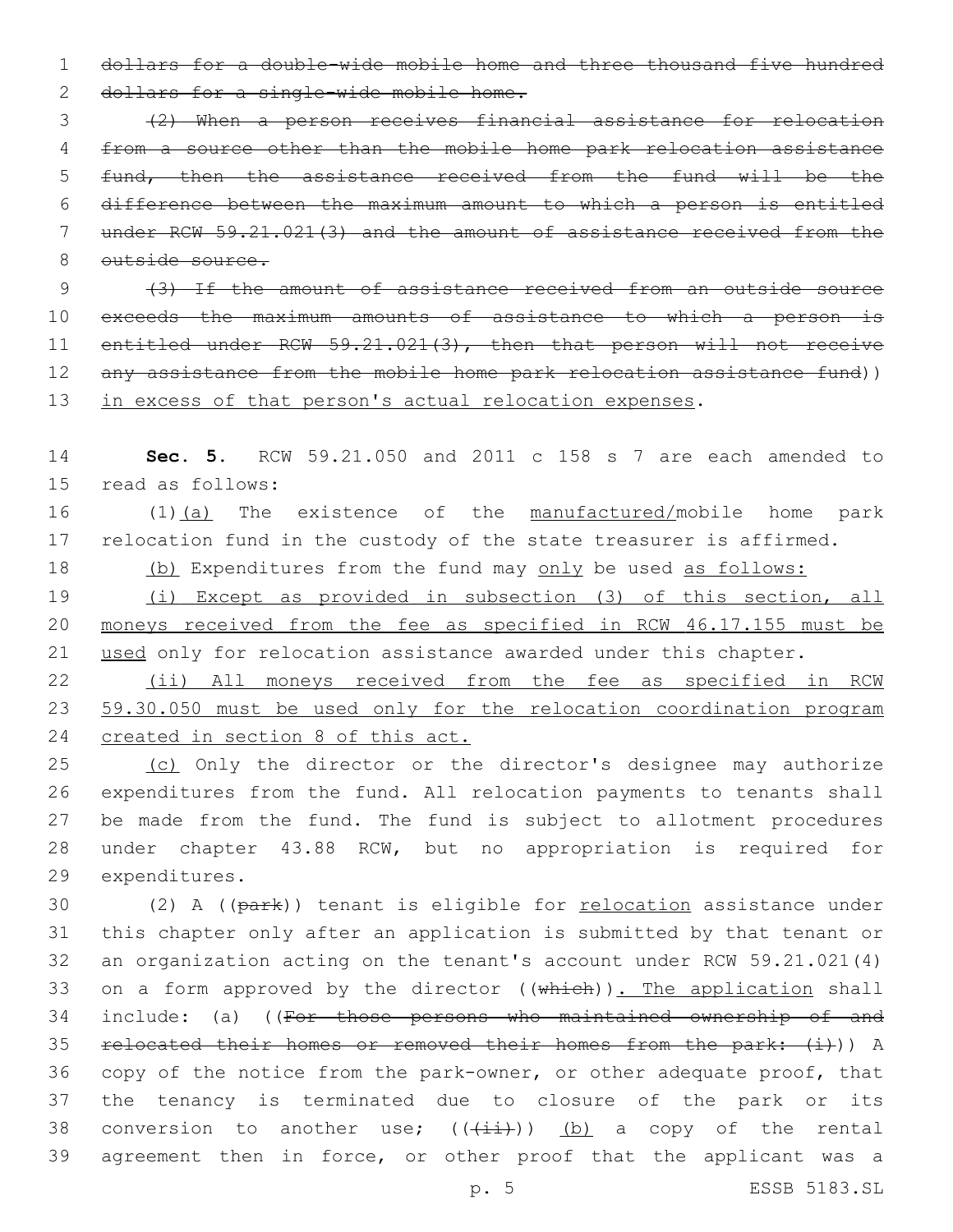1 tenant at the time of notice of closure; (( $(i$ iii) a copy of the 2 contract for relocating the home which includes the date of 3 relocation, or other proof of actual)) (c) a statement of relocation 4 expenses expected to be incurred (( $en$  a date certain)); ( $(an + iv)$ ) 5 (d) proof of ownership of the home at the time of notice of closure; 6 and (e) a statement of any other available assistance( $(\div)$ ) received.

7 (((b) For those persons who sold their homes and incurred no 8 relocation expenses: (i) A copy of the notice from the park-owner, or 9 other adequate proof, that the tenancy is terminated due to closure 10 of the park or its conversion to another use; (ii) a copy of the 11 rental agreement then in force, or other proof that the applicant was 12 a tenant at the time of notice of closure; and (iii) a copy of the 13 record of title transfer issued by the department of licensing when 14 the tenant sold the home rather than relocate it due to park closure 15 or conversion.))

16 (3) The department may deduct a percentage amount of the fee 17 collected under RCW 46.17.155 for administration expenses incurred by 18 the department.

19 **Sec. 6.** RCW 46.17.155 and 2010 c 161 s 511 are each amended to 20 read as follows:

21 (1) Before accepting an application for a certificate of title 22 for an original or transfer manufactured home transaction as required 23 in this title or chapter 65.20 RCW, the department, county auditor or 24 other agent, or subagent appointed by the director shall require the 25 applicant to pay a ((one hundred dollar)) fee, in accordance with 26 subsection (4) of this section, in addition to any other fees and 27 taxes required by law if the manufactured home:

28 (a) Is located in a mobile home park;

29 (b) Is one year old or older; and

30 (c) Is new or ownership changes, excluding changes that involve 31 adding or deleting spouse or domestic partner coregistered owners or 32 legal owners  $($   $\frac{1}{2}$  and

33 (d) Sales price is five thousand dollars or more)).

 (2) The ((one hundred dollar)) fee amount established in subsection (4) of this section must be forwarded to the state treasurer, who shall deposit the fee in the manufactured/mobile home 37 park relocation fund created in RCW 59.21.050.

38 (3) The department and the state treasurer may adopt rules 39 necessary to carry out this section.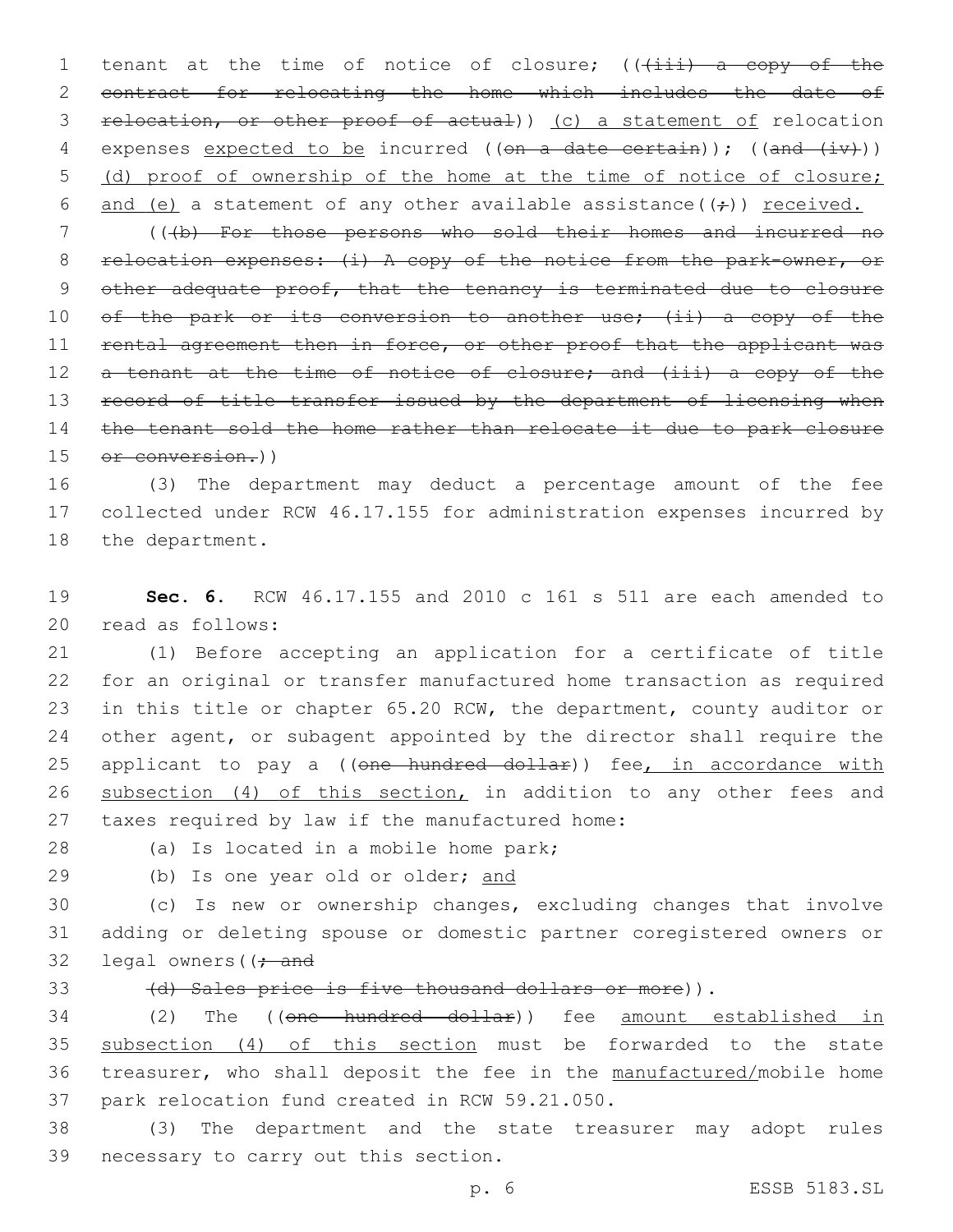(4) The amount of the fee that the department must collect must 2 be 0.25 percent of the sale price of the manufactured home, but in no case may the fee be less than one hundred dollars or greater than five hundred dollars.

 **Sec. 7.** RCW 59.30.050 and 2013 c 144 s 42 are each amended to read as follows:6

 (1) The department must register all manufactured/mobile home communities, which registration must be renewed annually. Each community must be registered separately. The department must mail registration notifications to all known manufactured/mobile home community landlords. Registration information packets must include:

12 (a) Registration forms; and

 (b) Registration assessment information, including registration 14 due dates and late fees, and the collections procedures, liens, and 15 charging costs to tenants.

 (2) To apply for registration or registration renewal, the landlord of a manufactured/mobile home community must file with the department an application for registration or registration renewal on a form provided by the department and must pay a registration fee as described in subsection (3) of this section. The department may require the submission of information necessary to assist in identifying and locating a manufactured/mobile home community and other information that may be useful to the state, which must include, at a minimum:24

 (a) The names and addresses of the owners of the manufactured/ 26 mobile home community;

 (b) The name and address of the manufactured/mobile home 28 community;

 (c) The name and address of the landlord and manager of the 30 manufactured/mobile home community;

 (d) The number of lots within the manufactured/mobile home community that are subject to chapter 59.20 RCW; and

 (e) The addresses of each manufactured/mobile home lot within the manufactured/mobile home community that is subject to chapter 59.20 35 RCW.

 (3) Each manufactured/mobile home community landlord must pay to 37 the department: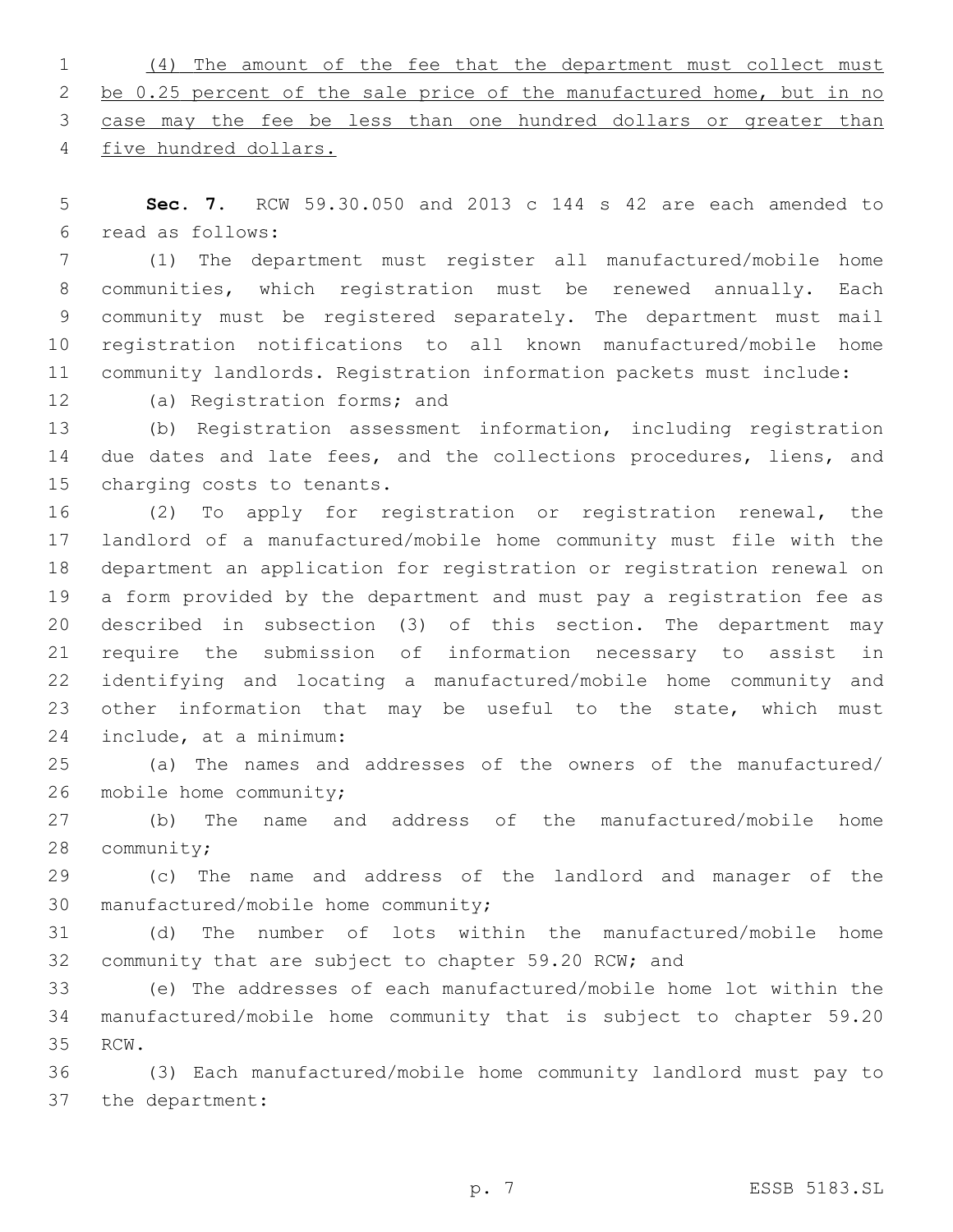(a) A one-time business license application fee for the first year of registration and, in subsequent years, an annual renewal 3 application fee, as provided in RCW 19.02.075; and

4 (b) An annual registration assessment of ((ten)) fifteen dollars for each manufactured/mobile home that is subject to chapter 59.20 RCW within a manufactured/mobile home community. Manufactured/mobile home community landlords may charge a maximum of five dollars of this assessment to tenants. Nine dollars of the registration assessment for each manufactured/mobile home must be deposited into the manufactured/mobile home dispute resolution program account created in RCW 59.30.070 to fund the costs associated with the manufactured/ 12 mobile home dispute resolution program. ((The remaining)) One dollar 13 of the registration assessment must be deposited into the business license account created in RCW 19.02.210. The remaining five dollars 15 of the registration assessment must be deposited into the manufactured/mobile home park relocation fund created in RCW 17 59.21.050. The annual registration assessment must be reviewed once each biennium by the department and the attorney general and may be adjusted to reasonably relate to the cost of administering this 20 chapter. The registration assessment may not exceed  $((\text{ten}))$  fifteen dollars, but if the assessment is reduced, the portion allocated to the manufactured/mobile home dispute resolution program account ((and)), the business license account, and the manufactured/mobile home park relocation fund must be adjusted proportionately.

 (4) Initial registrations of manufactured/mobile home communities must be filed before November 1, 2007, or within three months of the availability of mobile home lots for rent within the community. The manufactured/mobile home community is subject to a delinquency fee of two hundred fifty dollars for late initial registrations. The delinquency fee must be deposited in the business license account. Renewal registrations that are not renewed by the expiration date as assigned by the department are subject to delinquency fees under RCW 19.02.085.33

 (5) Thirty days after sending late fee notices to a noncomplying landlord, the department may issue a warrant under RCW 59.30.090 for the unpaid registration assessment and delinquency fee. If a warrant is issued by the department under RCW 59.30.090, the department must add a penalty of ten percent of the amount of the unpaid registration assessment and delinquency fee, but not less than ten dollars. The warrant penalty must be deposited into the business license account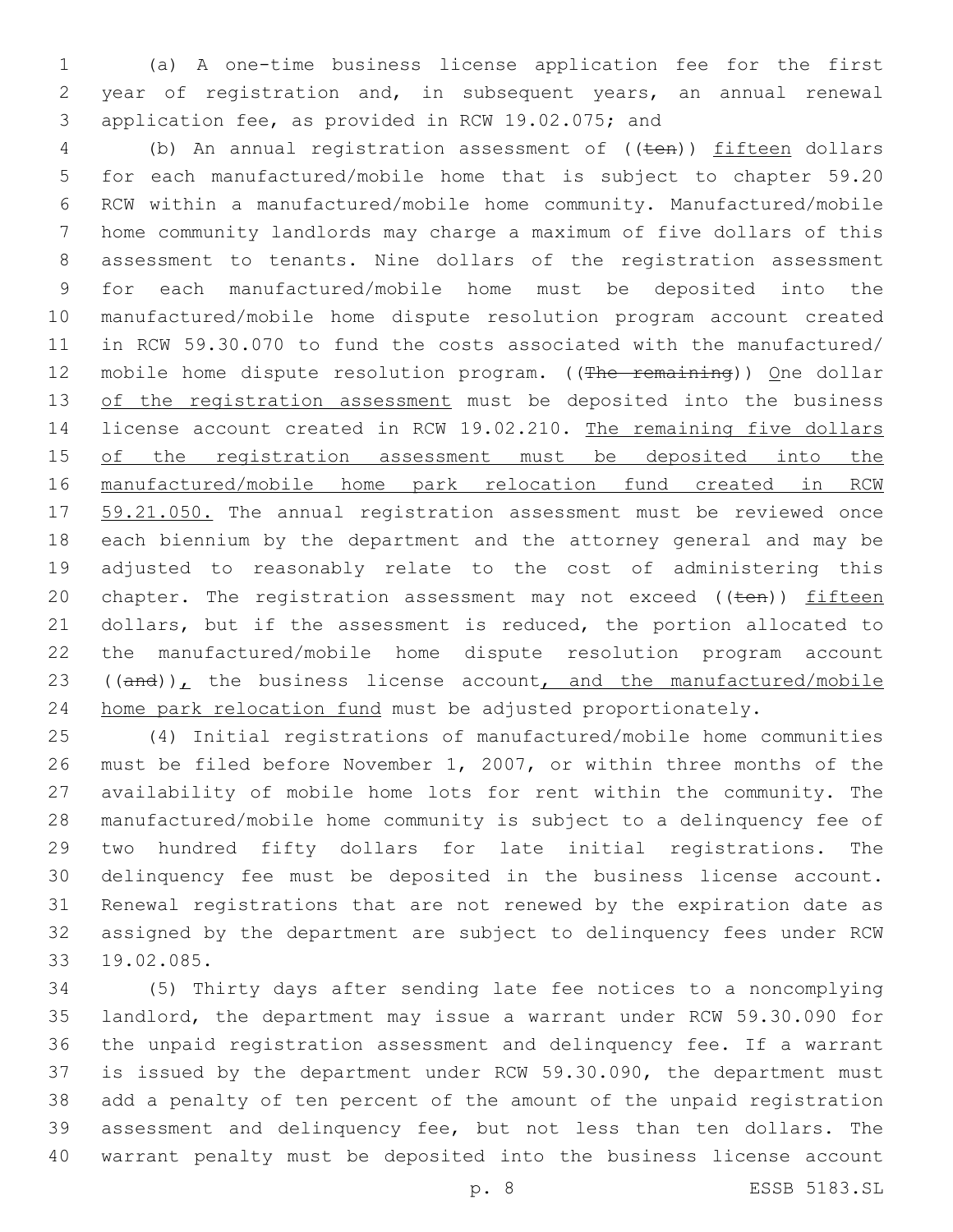created in RCW 19.02.210. Chapter 82.32 RCW applies to the collection 2 of warrants issued under RCW 59.30.090.

 (6) Registration is effective on the date determined by the department, and the department must issue a registration number to each registered manufactured/mobile home community. The department must provide an expiration date, assigned by the department, to each manufactured/mobile home community who registers.7

 NEW SECTION. **Sec. 8.** A new section is added to chapter 59.21 9 RCW to read as follows:

 (1) A relocation coordination program is created within the department for the purpose of assisting tenants of a mobile home park scheduled for closure or conversion to another use with the process 13 of relocation.

 (2) The relocation coordination program assistance may include, but is not limited to, performing casework on behalf of individual tenants, maintaining and distributing informational resources for tenants regarding the process for relocating and disposal of manufactured/mobile homes, researching and distributing current information regarding available locations for manufactured/mobile homes and other forms of available housing, and researching and distributing information regarding other sources of financial assistance that may be available to secure new housing.

 NEW SECTION. **Sec. 9.** This section is the tax preference 24 performance statement for the tax preference contained in section 10, 25 chapter . . ., Laws of 2019 (section 10 of this act). This performance statement is only intended to be used for subsequent evaluation of the tax preference. It is not intended to create a private right of action by any party or be used to determine eligibility for preferential tax treatment.

 (1) The legislature categorizes this tax preference as one intended to induce certain designated behaviors by taxpayers, as 32 indicated in RCW 82.32.808(2)(a).

 (2) It is the legislature's specific public policy objective to preserve the affordable housing opportunities provided by existing manufactured/mobile home communities. It is the legislature's intent to encourage owners to sell existing communities to tenants and eligible organizations by providing a real estate excise tax 38 exemption.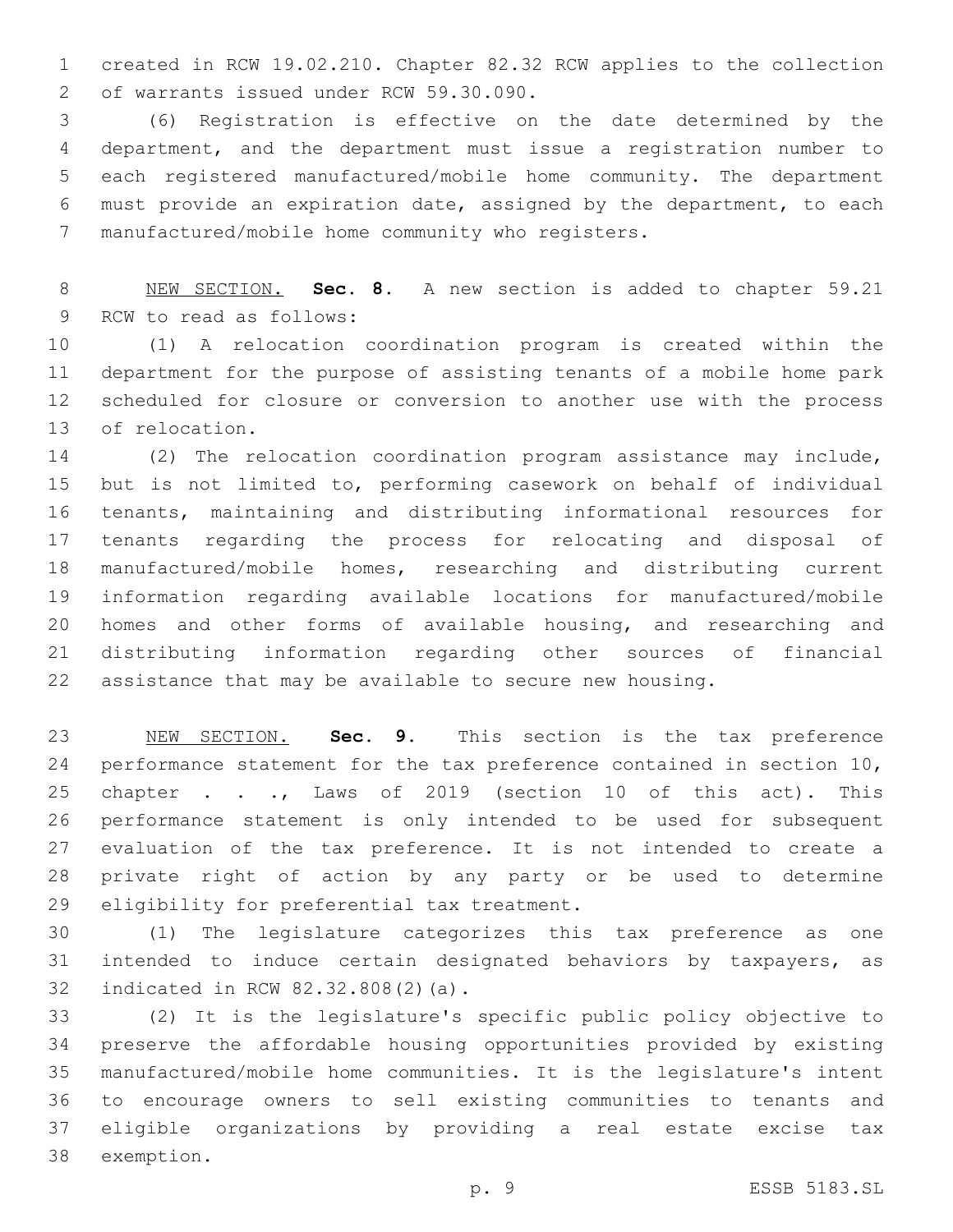(3) To measure the effectiveness of this tax preference in achieving the specific public policy objective described in subsection (2) of this section, the joint legislative audit and review committee must, at minimum, review the number of units of housing that are preserved as a result of qualified sales of manufactured/mobile home communities and the total amount of exemptions claimed, as reported to the department of revenue.

 (4) The joint legislative audit and review committee may use any other data it deems necessary in performing the evaluation under this 10 section.

 **Sec. 10.** RCW 82.45.010 and 2018 c 223 s 3 and 2018 c 221 s 1 are 12 each reenacted and amended to read as follows:

 (1) As used in this chapter, the term "sale" has its ordinary meaning and includes any conveyance, grant, assignment, quitclaim, or transfer of the ownership of or title to real property, including standing timber, or any estate or interest therein for a valuable 17 consideration, and any contract for such conveyance, grant, assignment, quitclaim, or transfer, and any lease with an option to purchase real property, including standing timber, or any estate or interest therein or other contract under which possession of the property is given to the purchaser, or any other person at the purchaser's direction, and title to the property is retained by the vendor as security for the payment of the purchase price. The term 24 also includes the grant, assignment, quitclaim, sale, or transfer of 25 improvements constructed upon leased land.

 (2)(a) The term "sale" also includes the transfer or acquisition within any twelve-month period of a controlling interest in any entity with an interest in real property located in this state for a 29 valuable consideration.

 (b) For the sole purpose of determining whether, pursuant to the exercise of an option, a controlling interest was transferred or acquired within a twelve-month period, the date that the option agreement was executed is the date on which the transfer or acquisition of the controlling interest is deemed to occur. For all other purposes under this chapter, the date upon which the option is exercised is the date of the transfer or acquisition of the 37 controlling interest.

 (c) For purposes of this subsection, all acquisitions of persons acting in concert must be aggregated for purposes of determining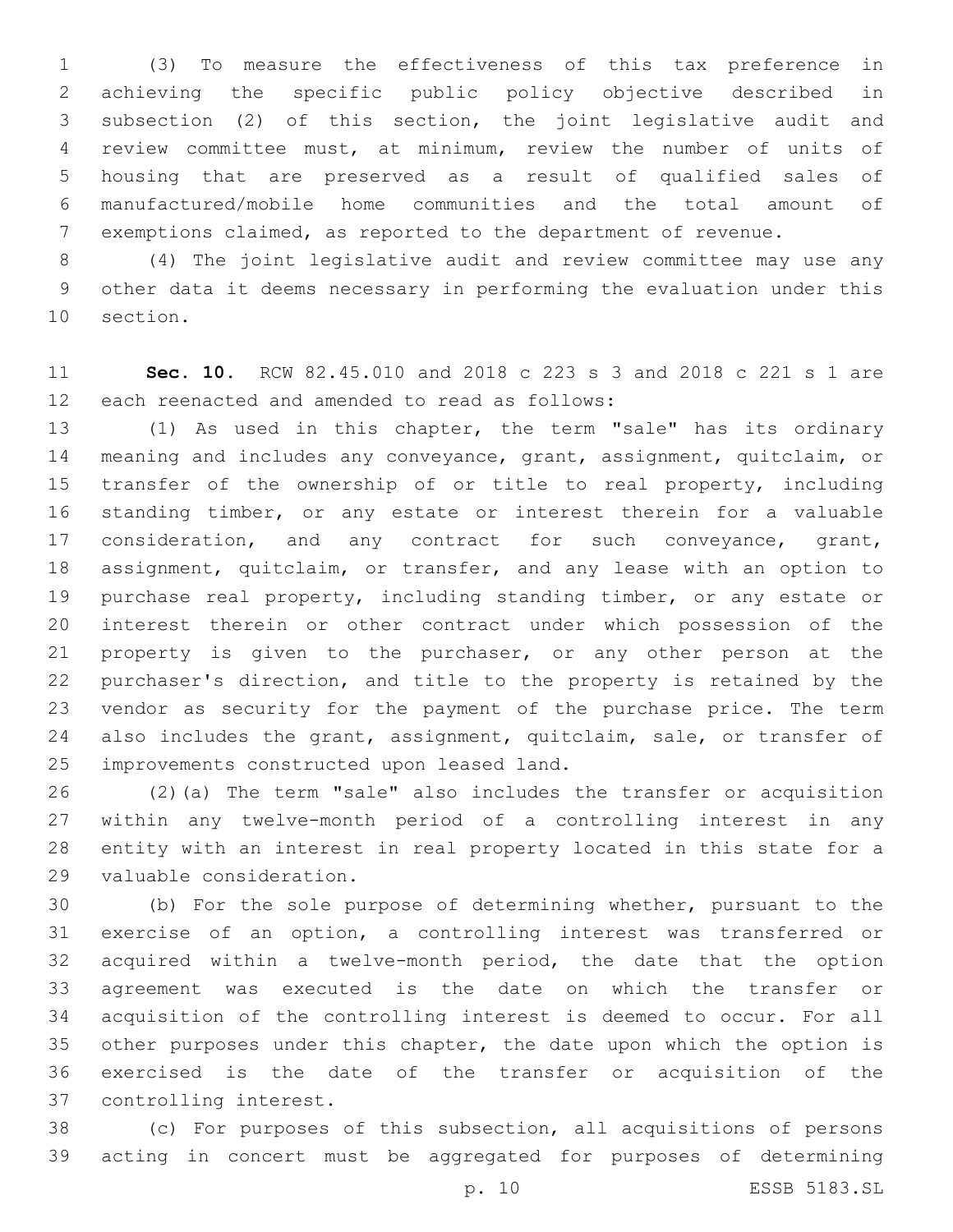whether a transfer or acquisition of a controlling interest has taken place. The department must adopt standards by rule to determine when persons are acting in concert. In adopting a rule for this purpose, 4 the department must consider the following:

 (i) Persons must be treated as acting in concert when they have a relationship with each other such that one person influences or controls the actions of another through common ownership; and

 (ii) When persons are not commonly owned or controlled, they must be treated as acting in concert only when the unity with which the purchasers have negotiated and will consummate the transfer of ownership interests supports a finding that they are acting as a single entity. If the acquisitions are completely independent, with each purchaser buying without regard to the identity of the other purchasers, then the acquisitions are considered separate 15 acquisitions.

16 (3) The term "sale" does not include:

(a) A transfer by gift, devise, or inheritance.

 (b) A transfer by transfer on death deed, to the extent that it is not in satisfaction of a contractual obligation of the decedent 20 owed to the recipient of the property.

 (c) A transfer of any leasehold interest other than of the type 22 mentioned above.

 (d) A cancellation or forfeiture of a vendee's interest in a contract for the sale of real property, whether or not such contract contains a forfeiture clause, or deed in lieu of foreclosure of a 26 mortgage.

 (e) The partition of property by tenants in common by agreement 28 or as the result of a court decree.

 (f) The assignment of property or interest in property from one spouse or one domestic partner to the other spouse or other domestic partner in accordance with the terms of a decree of dissolution of marriage or state registered domestic partnership or in fulfillment 33 of a property settlement agreement.

 (g) The assignment or other transfer of a vendor's interest in a contract for the sale of real property, even though accompanied by a conveyance of the vendor's interest in the real property involved.

 (h) Transfers by appropriation or decree in condemnation proceedings brought by the United States, the state or any political 39 subdivision thereof, or a municipal corporation.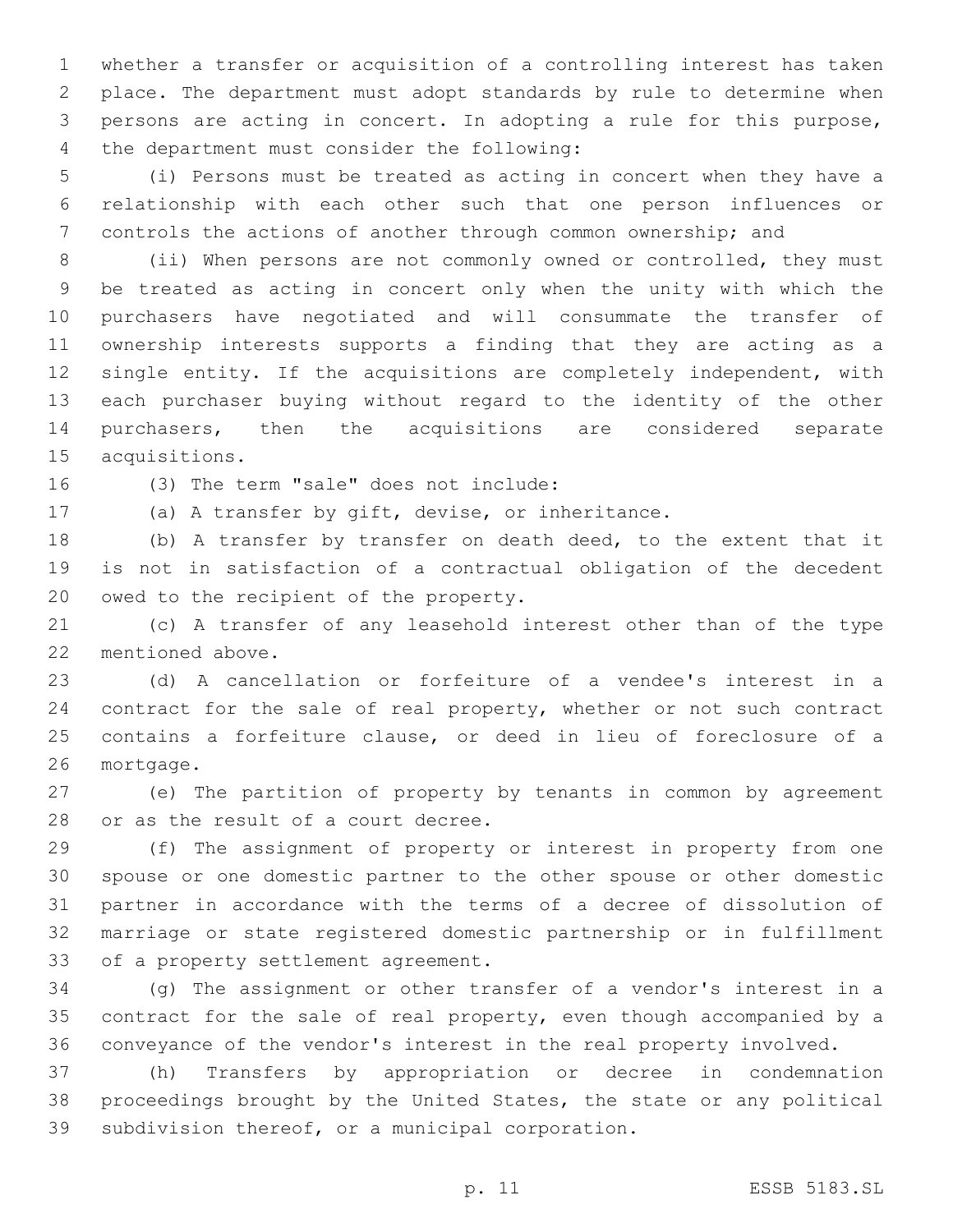(i) A mortgage or other transfer of an interest in real property merely to secure a debt, or the assignment thereof.

 (j) Any transfer or conveyance made pursuant to a deed of trust or an order of sale by the court in any mortgage, deed of trust, or lien foreclosure proceeding or upon execution of a judgment, or deed in lieu of foreclosure to satisfy a mortgage or deed of trust.

 (k) A conveyance to the federal housing administration or veterans administration by an authorized mortgagee made pursuant to a contract of insurance or guaranty with the federal housing 10 administration or veterans administration.

 (l) A transfer in compliance with the terms of any lease or contract upon which the tax as imposed by this chapter has been paid or where the lease or contract was entered into prior to the date 14 this tax was first imposed.

(m) The sale of any grave or lot in an established cemetery.

 (n) A sale by the United States, this state or any political subdivision thereof, or a municipal corporation of this state.

 (o) A sale to a regional transit authority or public corporation under RCW 81.112.320 under a sale/leaseback agreement under RCW 81.112.300.20

 (p) A transfer of real property, however effected, if it consists of a mere change in identity or form of ownership of an entity where there is no change in the beneficial ownership. These include transfers to a corporation or partnership which is wholly owned by the transferor and/or the transferor's spouse or domestic partner or children of the transferor or the transferor's spouse or domestic partner. However, if thereafter such transferee corporation or 28 partnership voluntarily transfers such real property, or such transferor, spouse or domestic partner, or children of the transferor or the transferor's spouse or domestic partner voluntarily transfer stock in the transferee corporation or interest in the transferee partnership capital, as the case may be, to other than (i) the transferor and/or the transferor's spouse or domestic partner or children of the transferor or the transferor's spouse or domestic partner, (ii) a trust having the transferor and/or the transferor's spouse or domestic partner or children of the transferor or the transferor's spouse or domestic partner as the only beneficiaries at the time of the transfer to the trust, or (iii) a corporation or partnership wholly owned by the original transferor and/or the transferor's spouse or domestic partner or children of the transferor

p. 12 ESSB 5183.SL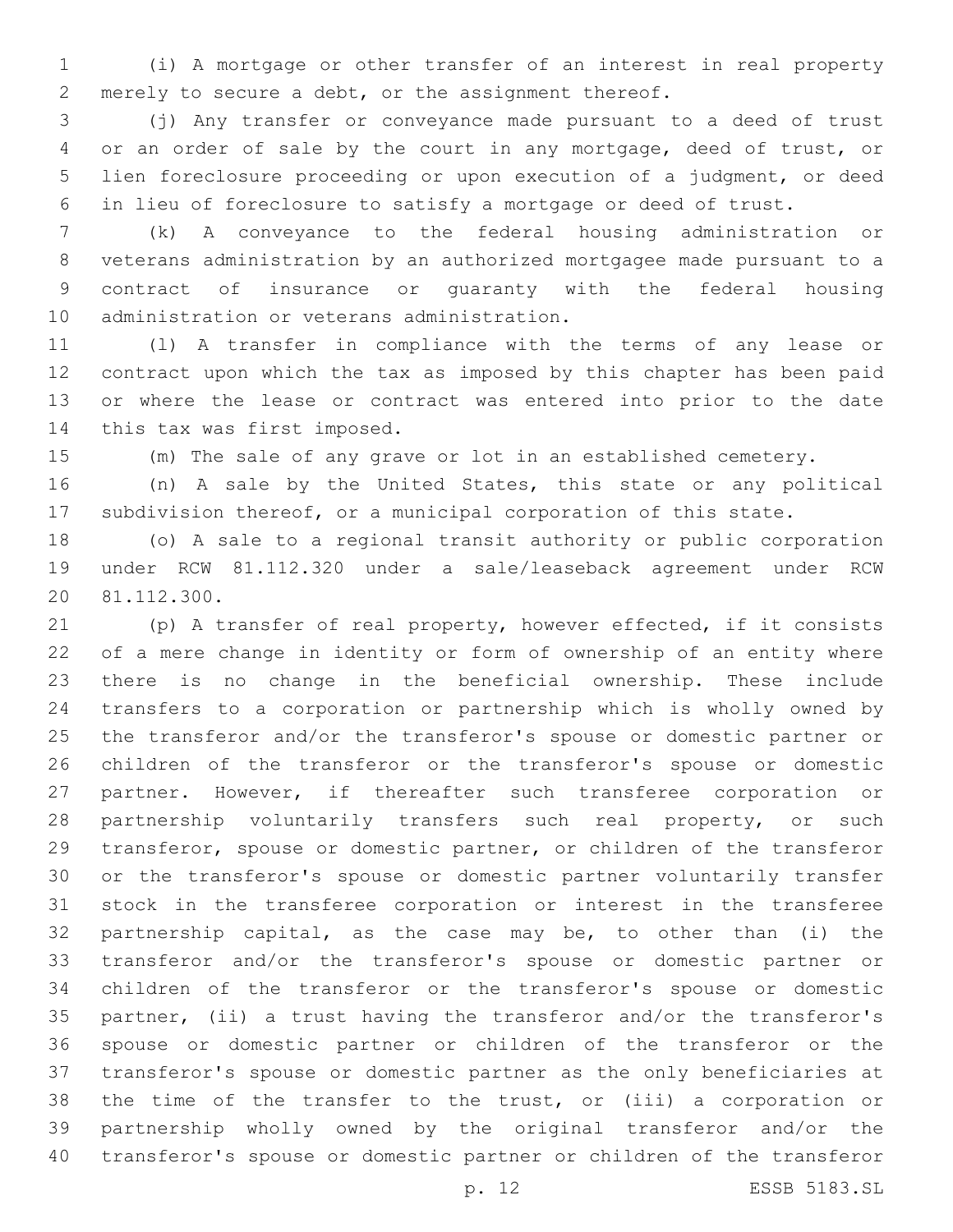or the transferor's spouse or domestic partner, within three years of the original transfer to which this exemption applies, and the tax on the subsequent transfer has not been paid within sixty days of becoming due, excise taxes become due and payable on the original 5 transfer as otherwise provided by law.

 (q)(i) A transfer that for federal income tax purposes does not involve the recognition of gain or loss for entity formation, liquidation or dissolution, and reorganization, including but not limited to nonrecognition of gain or loss because of application of 26 U.S.C. Sec. 332, 337, 351, 368(a)(1), 721, or 731 of the internal 11 revenue code of 1986, as amended.

 (ii) However, the transfer described in (q)(i) of this subsection cannot be preceded or followed within a twelve-month period by another transfer or series of transfers, that, when combined with the otherwise exempt transfer or transfers described in (q)(i) of this subsection, results in the transfer of a controlling interest in the entity for valuable consideration, and in which one or more persons previously holding a controlling interest in the entity receive cash or property in exchange for any interest the person or persons acting in concert hold in the entity. This subsection (3)(q)(ii) does not apply to that part of the transfer involving property received that is the real property interest that the person or persons originally contributed to the entity or when one or more persons who did not contribute real property or belong to the entity at a time when real property was purchased receive cash or personal property in exchange for that person or persons' interest in the entity. The real estate excise tax under this subsection (3)(q)(ii) is imposed upon the person or persons who previously held a controlling interest in the 29 entity.

 (r) A qualified sale of a manufactured/mobile home community, as 31 defined in RCW 59.20.030( $\sqrt{ }$  that takes place on or after June 12, 32 2008, but before December 31, 2018)).

 (s)(i) A transfer of a qualified low-income housing development or controlling interest in a qualified low-income housing development, unless, due to noncompliance with federal statutory requirements, the seller is subject to recapture, in whole or in part, of its allocated federal low-income housing tax credits within 38 the four years prior to the date of transfer.

 (ii) For purposes of this subsection (3)(s), "qualified low-income housing development" means real property and improvements in

p. 13 ESSB 5183.SL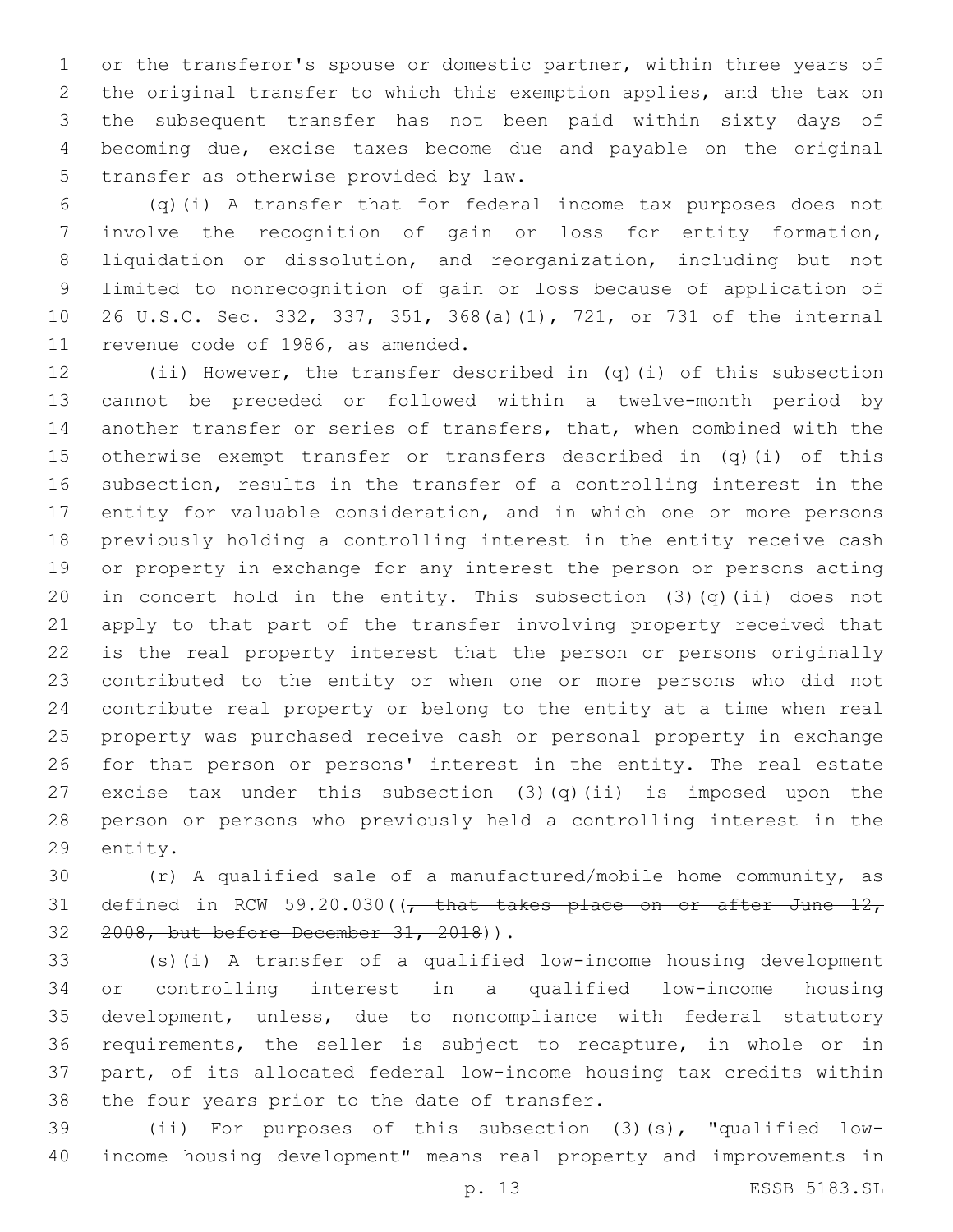respect to which the seller or, in the case of a transfer of a controlling interest, the owner or beneficial owner, was allocated federal low-income housing tax credits authorized under 26 U.S.C. Sec. 42 or successor statute, by the Washington state housing finance commission or successor state-authorized tax credit allocating 6 agency.

 (iii) This subsection (3)(s) does not apply to transfers of a qualified low-income housing development or controlling interest in a qualified low-income housing development occurring on or after July 10 1, 2035.

 (iv) The Washington state housing finance commission, in consultation with the department, must gather data on: (A) The fiscal savings, if any, accruing to transferees as a result of the exemption 14 provided in this subsection (3)(s); (B) the extent to which transferors of qualified low-income housing developments receive consideration, including any assumption of debt, as part of a 17 transfer subject to the exemption provided in this subsection (3)(s); and (C) the continued use of the property for low-income housing. The Washington state housing finance commission must provide this information to the joint legislative audit and review committee. The committee must conduct a review of the tax preference created under this subsection (3)(s) in calendar year 2033, as required under 23 chapter 43.136 RCW.

 (t)(i) A qualified transfer of residential property by a legal representative of a person with developmental disabilities to a qualified entity subject to the following conditions:

 (A) The adult child with developmental disabilities of the transferor of the residential property must be allowed to reside in the residence or successor property so long as the placement is safe and appropriate as determined by the department of social and health 31 services;

 (B) The title to the residential property is conveyed without the receipt of consideration by the legal representative of a person with 34 developmental disabilities to a qualified entity;

 (C) The residential property must have no more than four living 36 units located on it; and

 (D) The residential property transferred must remain in continued use for fifty years by the qualified entity as supported living for persons with developmental disabilities by the qualified entity or successor entity. If the qualified entity sells or otherwise conveys

p. 14 ESSB 5183.SL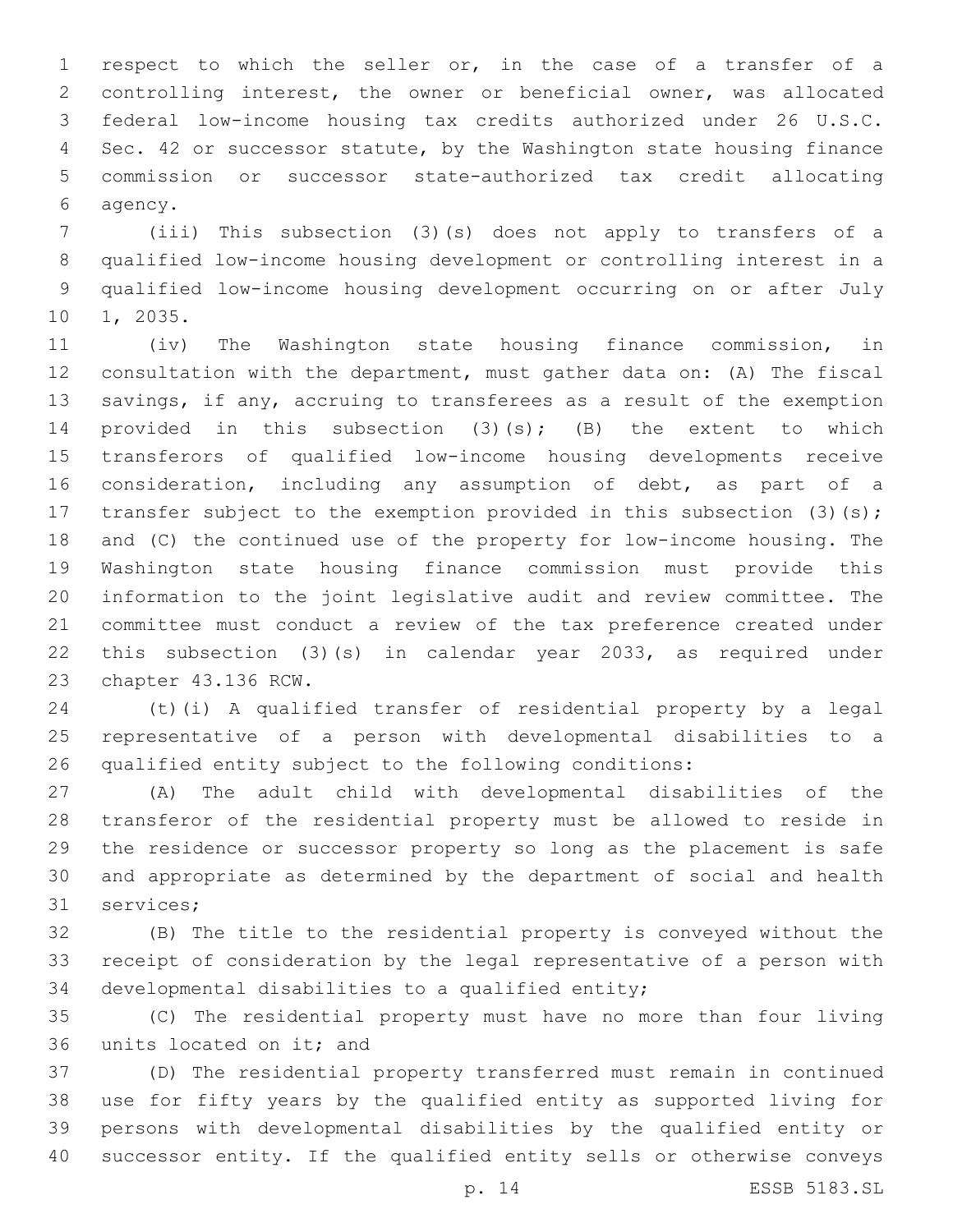ownership of the residential property the proceeds of the sale or conveyance must be used to acquire similar residential property and such similar residential property must be considered the successor for continued use. The property will not be considered in continued use if the department of social and health services finds that the property has failed, after a reasonable time to remedy, to meet any health and safety statutory or regulatory requirements. If the department of social and health services determines that the property fails to meet the requirements for continued use, the department of social and health services must notify the department and the real estate excise tax based on the value of the property at the time of the transfer into use as residential property for persons with developmental disabilities becomes immediately due and payable by the qualified entity. The tax due is not subject to penalties, fees, or 15 interest under this title.

 (ii) For the purposes of this subsection (3)(t) the definitions 17 in RCW 71A.10.020 apply.

18 (iii) A "qualified entity" is:

 (A) A nonprofit organization under Title 26 U.S.C. Sec. 501(c)(3) of the federal internal revenue code of 1986, as amended, as of June 7, 2018, or a subsidiary under the same taxpayer identification number that provides residential supported living for persons with 23 developmental disabilities; or

 (B) A nonprofit adult family home, as defined in RCW 70.128.010, that exclusively serves persons with developmental disabilities.

 (iv) In order to receive an exemption under this subsection (3)(t) an affidavit must be submitted by the transferor of the residential property and must include a copy of the transfer agreement and any other documentation as required by the department.

 **Sec. 11.** RCW 84.36.560 and 2007 c 301 s 1 are each amended to 31 read as follows:

 (1) The real and personal property owned or used by a nonprofit entity in providing rental housing for very low-income households or used to provide space for the placement of a mobile home for a very low-income household within a mobile home park is exempt from 36 taxation if:

(a) The benefit of the exemption inures to the nonprofit entity;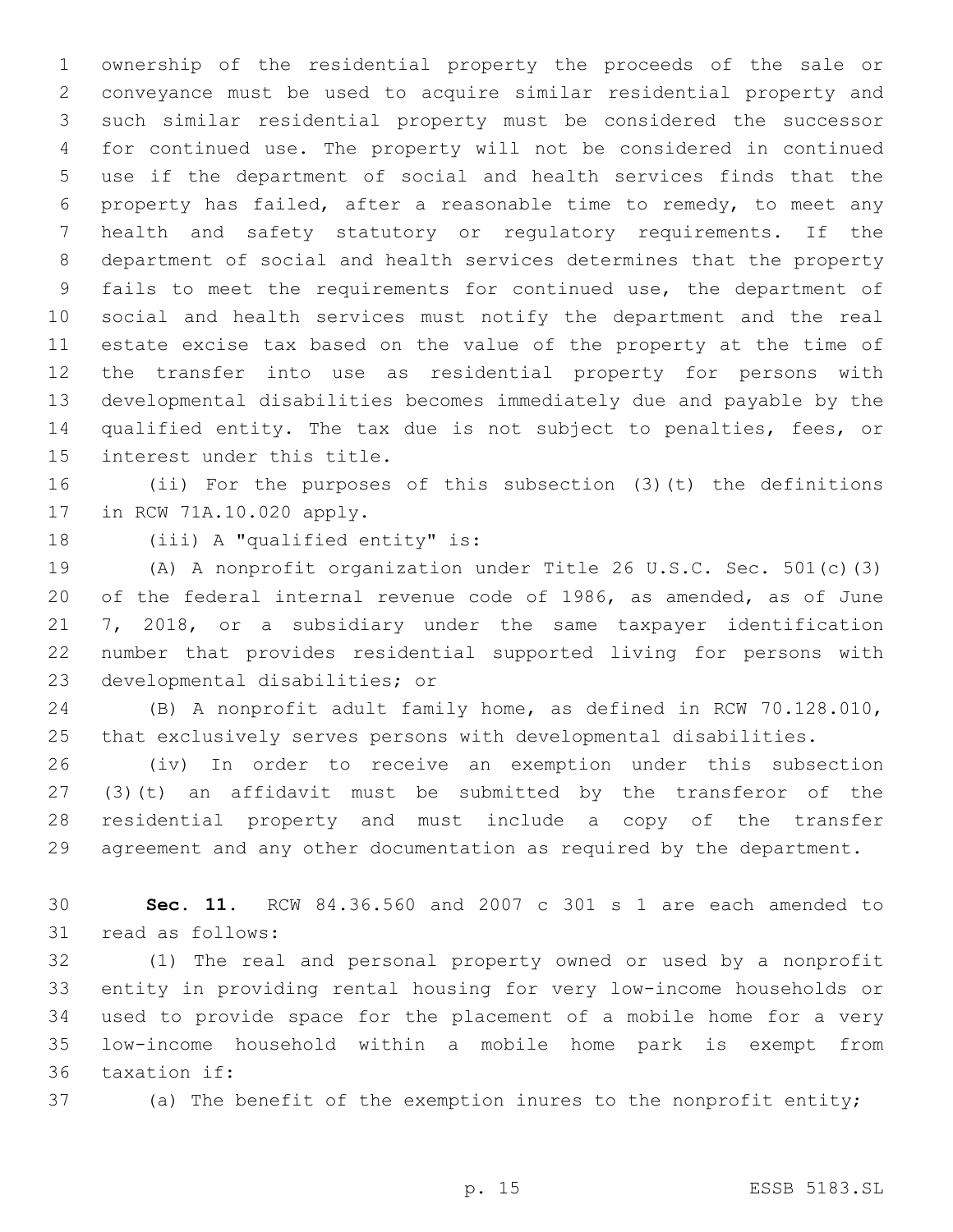(b) At least seventy-five percent of the occupied dwelling units in the rental housing or lots in a mobile home park are occupied by a 3 very low-income household; and

 (c) The rental housing or lots in a mobile home park were insured, financed, or assisted in whole or in part through one or 6 more of the following sources:

 (i) A federal or state housing program administered by the 8 department of ((community, trade, and economic development)) 9 commerce;

 (ii) A federal housing program administered by a city or county 11 government;

 (iii) An affordable housing levy authorized under RCW 84.52.105; (( $\Theta$  $\hat{r}$ ))

 (iv) The surcharges authorized by RCW 36.22.178 and 36.22.179 and 15 any of the surcharges authorized in chapter 43.185C RCW; or

 (v) The Washington state housing finance commission, provided that the financing is for a mobile home park cooperative or a 18 manufactured housing cooperative, as defined in RCW 59.20.030.

 (2) If less than seventy-five percent of the occupied dwelling units within the rental housing or lots in the mobile home park are occupied by very low-income households, the rental housing or mobile home park is eligible for a partial exemption on the real property and a total exemption of the housing's or park's personal property as follows:24

25 (a) A partial exemption ((shall be)) is allowed for each dwelling unit in the rental housing or for each lot in a mobile home park 27 occupied by a very low-income household.

28 (b) The amount of exemption ((shall)) must be calculated by multiplying the assessed value of the property reasonably necessary to provide the rental housing or to operate the mobile home park by a fraction. The numerator of the fraction is the number of dwelling units or lots occupied by very low-income households as of December 31st of the first assessment year in which the rental housing or mobile home park becomes operational or on January 1st of each subsequent assessment year for which the exemption is claimed. The denominator of the fraction is the total number of dwelling units or lots occupied as of December 31st of the first assessment year the rental housing or mobile home park becomes operational and January 1st of each subsequent assessment year for which exemption is 40 claimed.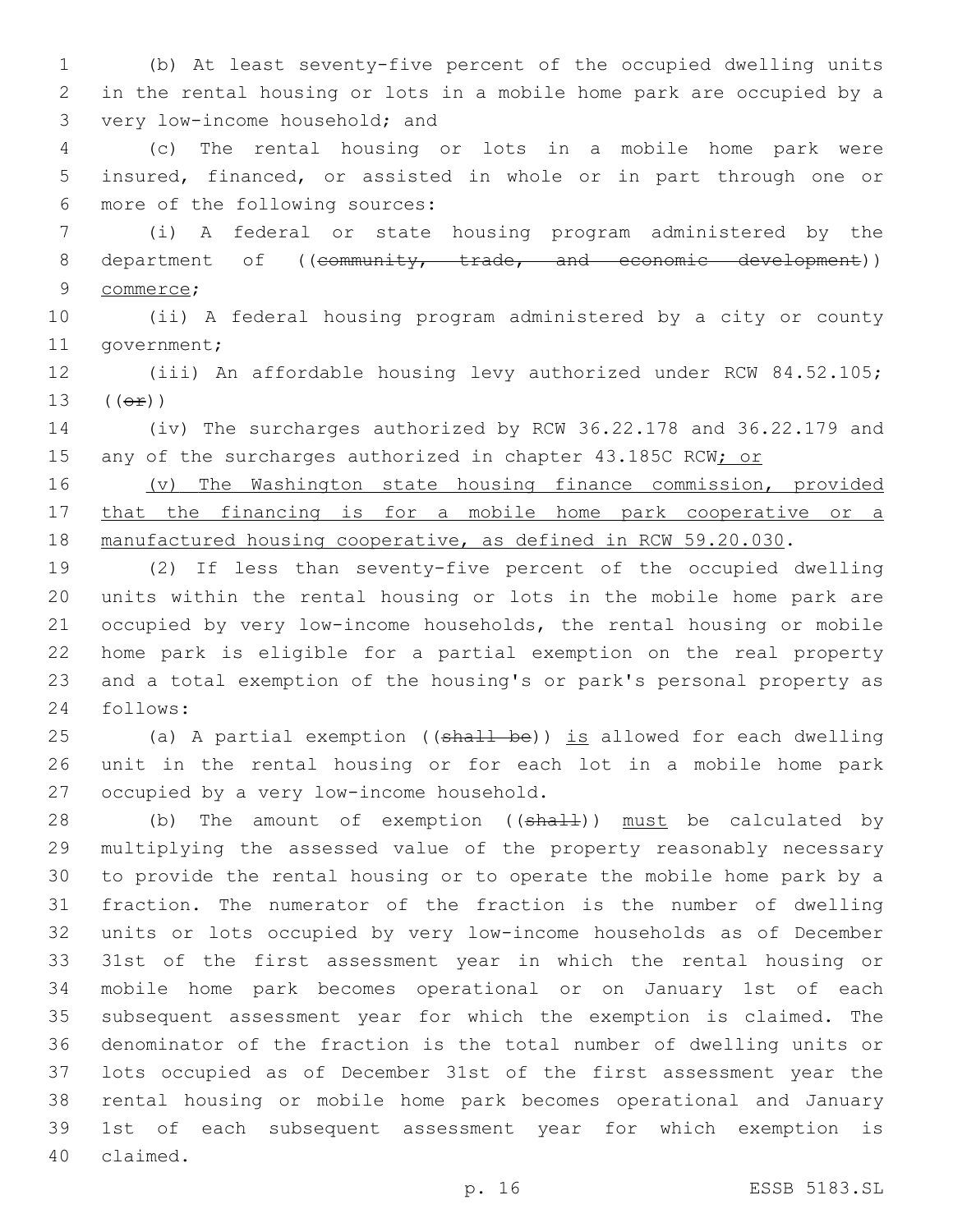(3) If a currently exempt rental housing unit in a facility with ten units or fewer or mobile home lot in a mobile home park with ten lots or fewer was occupied by a very low-income household at the time the exemption was granted and the income of the household subsequently rises above fifty percent of the median income but remains at or below eighty percent of the median income, the exemption will continue as long as the housing continues to meet the certification requirements of a very low-income housing program listed in subsection (1) of this section. For purposes of this section, median income, as most recently determined by the federal department of housing and urban development for the county in which the rental housing or mobile home park is located, shall be adjusted for family size. However, if a dwelling unit or a lot becomes vacant and is subsequently rerented, the income of the new household must be at or below fifty percent of the median income adjusted for family size as most recently determined by the federal department of housing and urban development for the county in which the rental housing or mobile home park is located to remain exempt from property tax.

 (4) If at the time of initial application the property is unoccupied, or subsequent to the initial application the property is unoccupied because of renovations, and the property is not currently being used for the exempt purpose authorized by this section but will 23 be used for the exempt purpose within two assessment years, the property shall be eligible for a property tax exemption for the assessment year in which the claim for exemption is submitted under 26 the following conditions:

 (a) A commitment for financing to acquire, construct, renovate, or otherwise convert the property to provide housing for very low- income households has been obtained, in whole or in part, by the nonprofit entity claiming the exemption from one or more of the sources listed in subsection (1)(c) of this section;

 (b) The nonprofit entity has manifested its intent in writing to construct, remodel, or otherwise convert the property to housing for 34 very low-income households; and

 (c) Only the portion of property that will be used to provide housing or lots for very low-income households shall be exempt under 37 this section.

 (5) To be exempt under this section, the property must be used exclusively for the purposes for which the exemption is granted, 40 except as provided in RCW 84.36.805.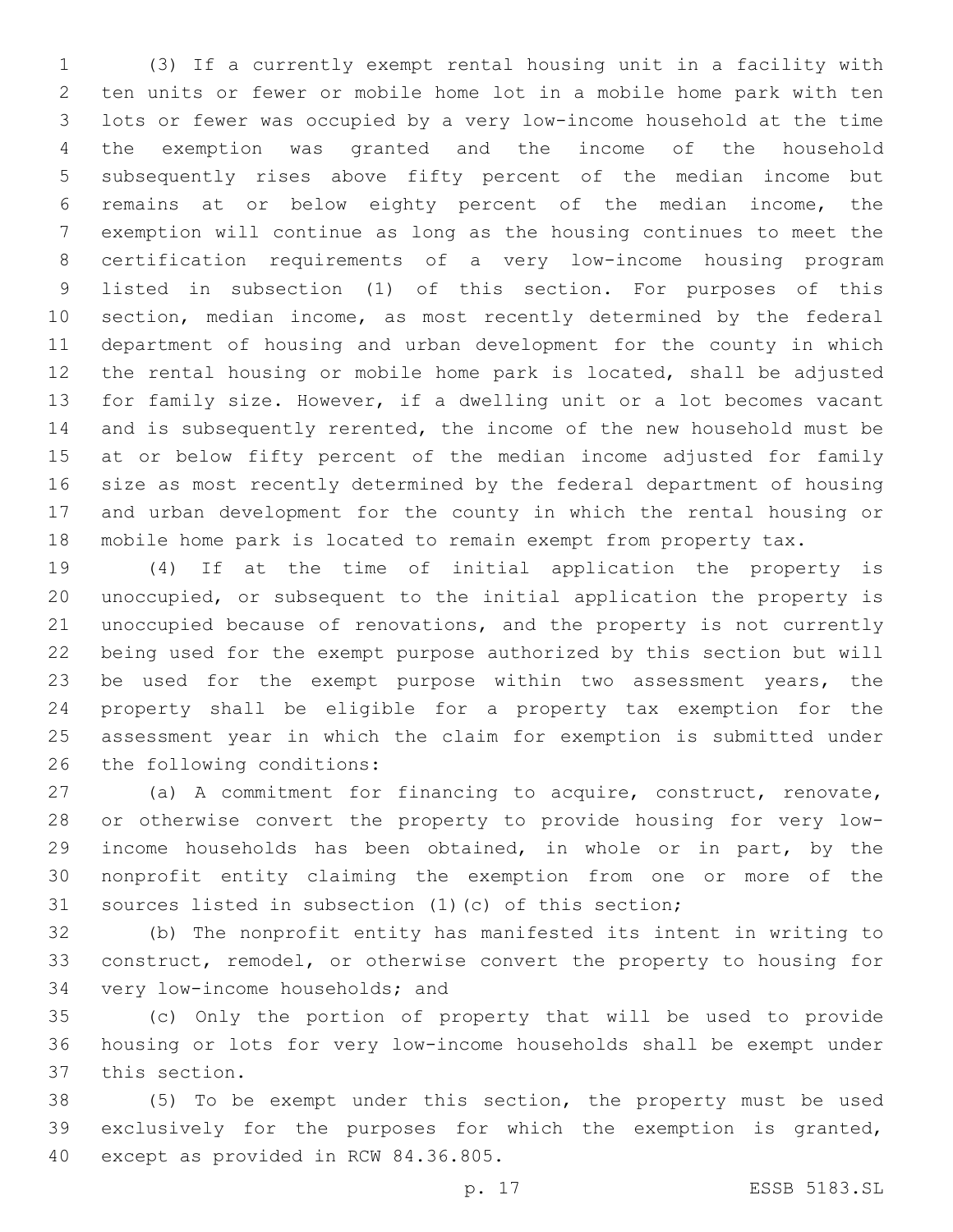(6) The nonprofit entity qualifying for a property tax exemption under this section may agree to make payments to the city, county, or other political subdivision for improvements, services, and facilities furnished by the city, county, or political subdivision for the benefit of the rental housing. However, these payments shall not exceed the amount last levied as the annual tax of the city, county, or political subdivision upon the property prior to 8 exemption.

 (7) ((As used in this section:)) The definitions in this 10 subsection apply throughout this section unless the context clearly requires otherwise.

 (a) "Group home" means a single-family dwelling financed, in whole or in part, by one or more of the sources listed in subsection (1)(c) of this section. The residents of a group home shall not be considered to jointly constitute a household, but each resident shall be considered to be a separate household occupying a separate dwelling unit. The individual incomes of the residents shall not be 18 aggregated for purposes of this exemption;

 (b) "Mobile home lot" or "mobile home park" means the same as 20 these terms are defined in RCW 59.20.030;

 (c) "Occupied dwelling unit" means a living unit that is occupied by an individual or household as of December 31st of the first assessment year the rental housing becomes operational or is occupied by an individual or household on January 1st of each subsequent assessment year in which the claim for exemption is submitted. If the housing facility is comprised of three or fewer dwelling units and there are any unoccupied units on January 1st, the department shall base the amount of the exemption upon the number of occupied dwelling units as of December 31st of the first assessment year the rental housing becomes operational and on May 1st of each subsequent assessment year in which the claim for exemption is submitted;

 (d) "Rental housing" means a residential housing facility or group home that is occupied but not owned by very low-income 34 households;

 (e) "Very low-income household" means a single person, family, or unrelated persons living together whose income is at or below fifty percent of the median income adjusted for family size as most recently determined by the federal department of housing and urban development for the county in which the rental housing is located and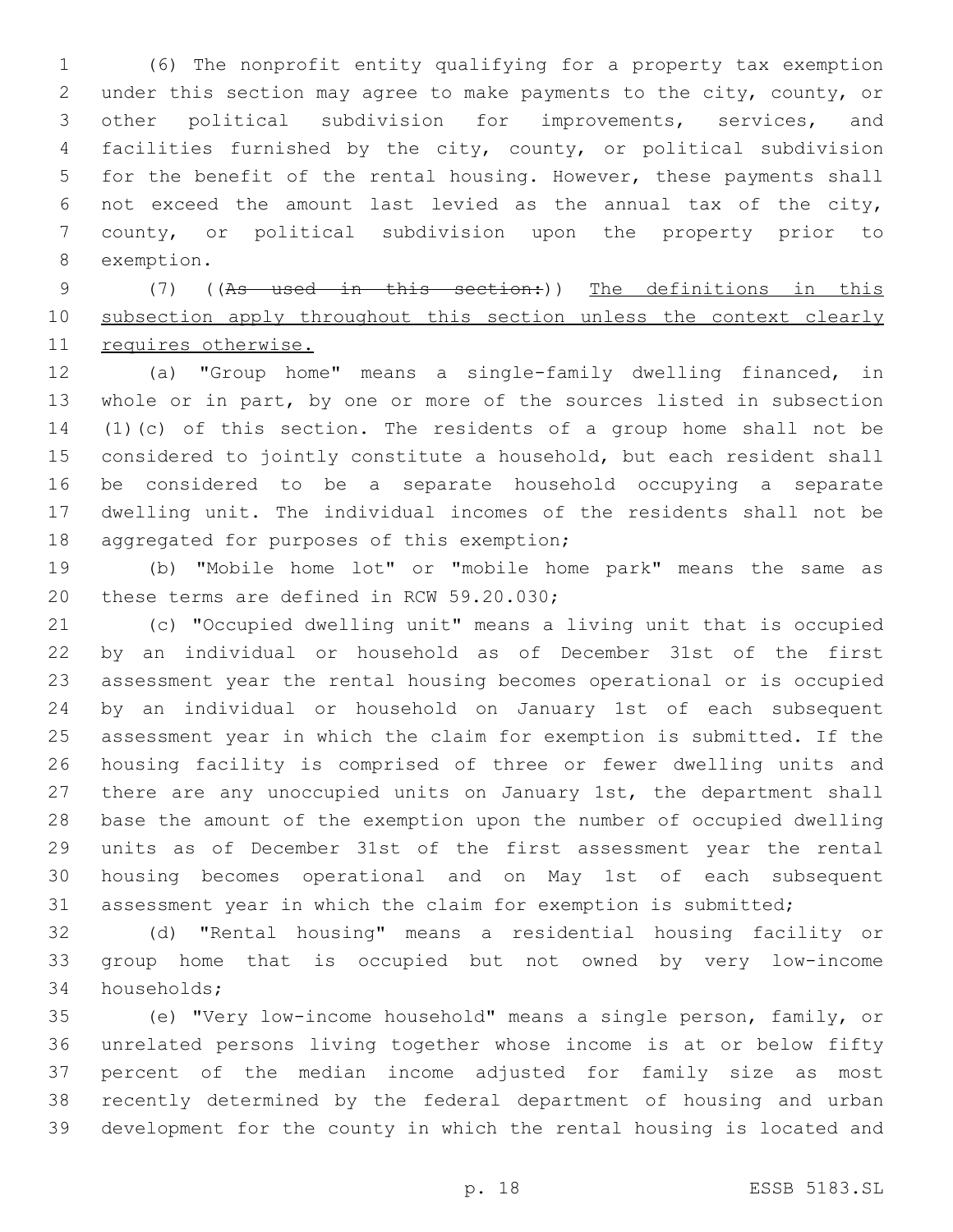in effect as of January 1st of the year the application for exemption 2 is submitted; and

(f) "Nonprofit entity" means a:3

 (i) Nonprofit as defined in RCW 84.36.800 that is exempt from income tax under section 501(c) of the federal internal revenue code; (ii) Limited partnership where a nonprofit as defined in RCW 84.36.800 that is exempt from income tax under section 501(c) of the federal internal revenue code, a public corporation established under RCW 35.21.660, 35.21.670, or 35.21.730, a housing authority created under RCW 35.82.030 or 35.82.300, or a housing authority meeting the 11 definition in RCW 35.82.210(2)(a) is a general partner;  $((\theta \cdot \hat{r}))$ 

 (iii) Limited liability company where a nonprofit as defined in RCW 84.36.800 that is exempt from income tax under section 501(c) of the federal internal revenue code, a public corporation established under RCW 35.21.660, 35.21.670, or 35.21.730, a housing authority established under RCW 35.82.030 or 35.82.300, or a housing authority 17 meeting the definition in RCW 35.82.210(2)(a) is a managing member; or

 (iv) Mobile home park cooperative or a manufactured housing 20 cooperative, as defined in RCW 59.20.030.

 NEW SECTION. **Sec. 12.** The provisions of RCW 82.32.805 and 82.32.808 do not apply to section 11 of this act.

 NEW SECTION. **Sec. 13.** The legislature finds that manufactured housing communities provide significant opportunity for affordable housing, but at the same time, vacancy rates in established communities are very low. Siting a replacement manufactured home on a manufactured housing community lot is basic to a landlord's right to continue in business and to provide opportunity for housing that is needed. Imposing undue burdens and new restrictions for the siting of replacement manufactured homes may deem lots unusable as home sites thus, exacerbating the low vacancy rates and reducing affordable housing opportunities. The legislature intends to provide protection for manufactured housing communities by not prohibiting the siting of a manufactured/mobile home on an existing lot based solely on lack of compliance with the existing separation and setback requirements that regulate distance between such homes.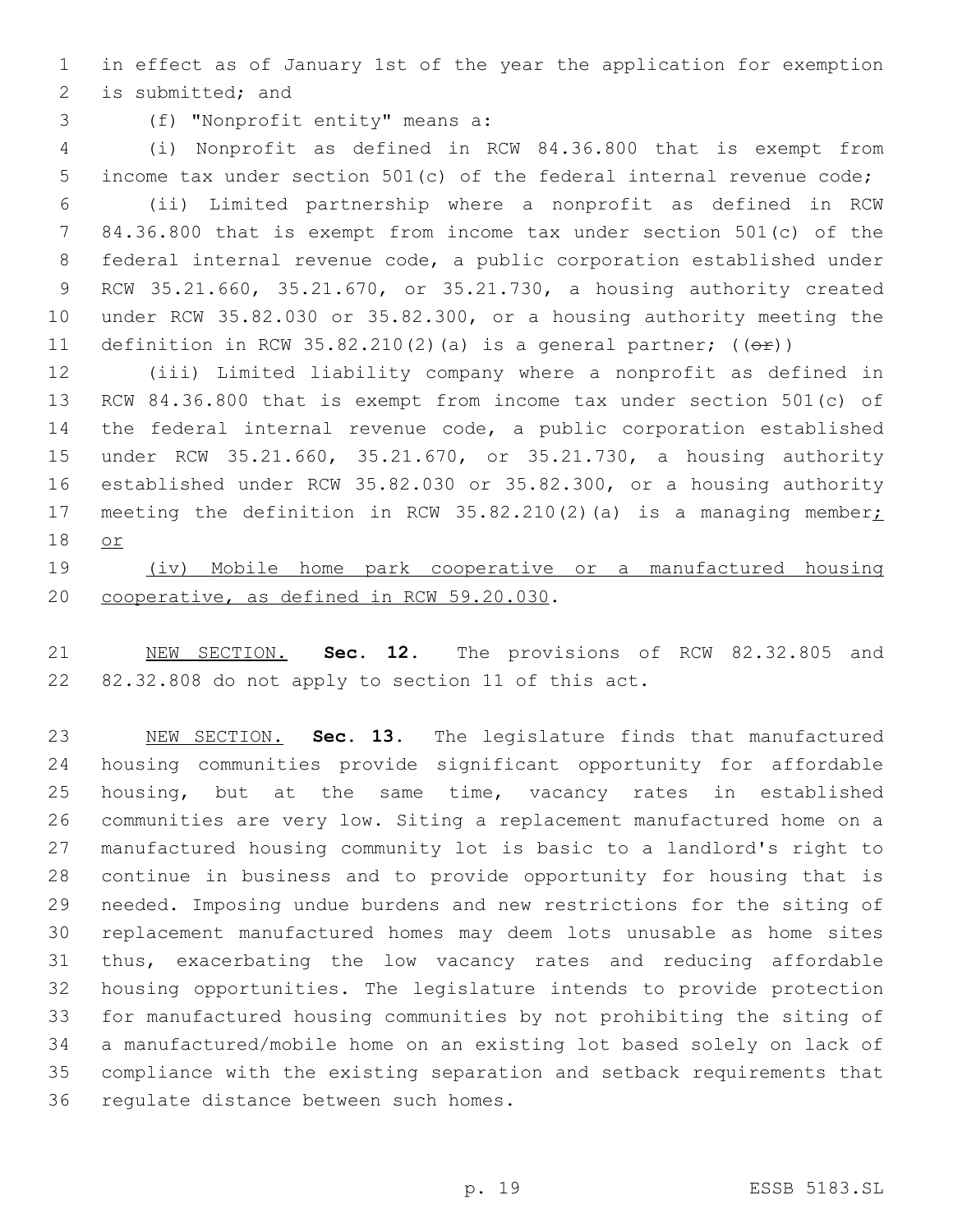**Sec. 14.** RCW 35.21.684 and 2009 c 79 s 1 are each amended to 2 read as follows:

 (1) A city or town may not adopt an ordinance that has the effect, directly or indirectly, of discriminating against consumers' choices in the placement or use of a home in such a manner that is not equally applicable to all homes. Homes built to 42 U.S.C. Sec. 5401-5403 standards (as amended in 2000) must be regulated for the purposes of siting in the same manner as site built homes, factory built homes, or homes built to any other state construction or local design standard. However, except as provided in subsection (2) of 11 this section, any city or town may require that:

(a) A manufactured home be a new manufactured home;

 (b) The manufactured home be set upon a permanent foundation, as 14 specified by the manufacturer, and that the space from the bottom of the home to the ground be enclosed by concrete or an approved concrete product which can be either load bearing or decorative;

 (c) The manufactured home comply with all local design standards applicable to all other homes within the neighborhood in which the 19 manufactured home is to be located;

 (d) The home is thermally equivalent to the state energy code; 21 and

 (e) The manufactured home otherwise meets all other requirements for a designated manufactured home as defined in RCW 35.63.160.

 A city with a population of one hundred thirty-five thousand or more may choose to designate its building official as the person responsible for issuing all permits, including department of labor and industries permits issued under chapter 43.22 RCW in accordance with an interlocal agreement under chapter 39.34 RCW, for alterations, remodeling, or expansion of manufactured housing located 30 within the city limits under this section.

31 (2) $(a)$  A city or town may not adopt an ordinance that has the effect, directly or indirectly, of restricting the location of manufactured/mobile homes in manufactured/mobile home communities that were legally in existence before June 12, 2008, based exclusively on the age or dimensions of the manufactured/mobile home. ((This does not preclude))

 (b) A city or town may not prohibit the siting of a manufactured/ mobile home on an existing lot based solely on lack of compliance with existing separation and setback requirements that regulate the distance between homes.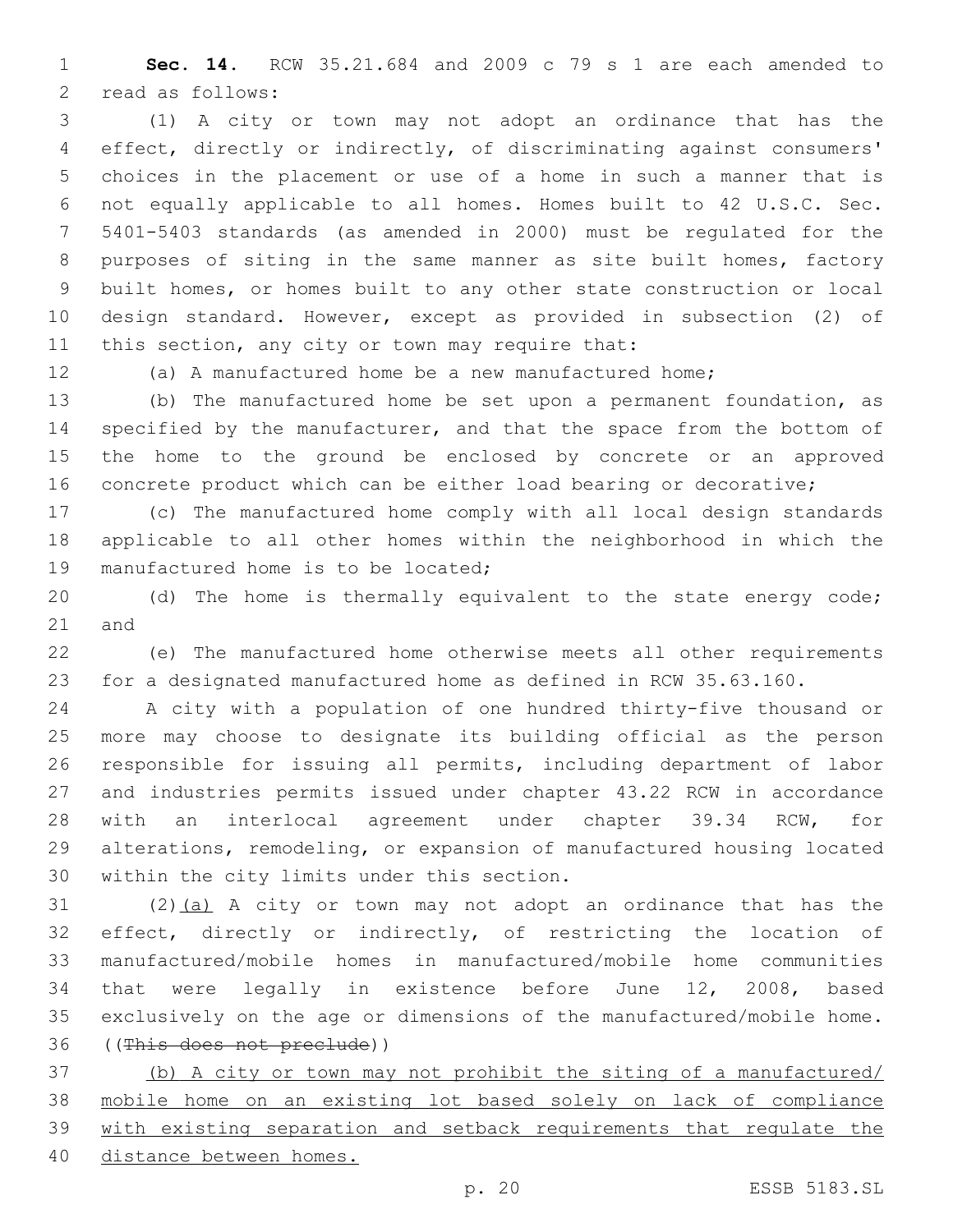(c) A city or town is not precluded by (a) or (b) of this subsection from restricting the location of a manufactured/mobile home in manufactured/mobile home communities for any other reason including, but not limited to, failure to comply with fire, safety, or other local ordinances or state laws related to manufactured/ mobile homes.6

 (3) Except as provided under subsection (4) of this section, a 8 city or town may not adopt an ordinance that has the effect, directly or indirectly, of preventing the entry or requiring the removal of a recreational vehicle used as a primary residence in manufactured/ 11 mobile home communities.

 (4) Subsection (3) of this section does not apply to any local 13 ordinance or state law that:

 (a) Imposes fire, safety, or other regulations related to 15 recreational vehicles;

 (b) Requires utility hookups in manufactured/mobile home communities to meet state or federal building code standards for 18 manufactured/mobile home communities; or

(c) Includes both of the following provisions:

 (i) A recreational vehicle must contain at least one internal 21 toilet and at least one internal shower; and

 (ii) If the requirement in (c)(i) of this subsection is not met, a manufactured/mobile home community must provide toilets and 24 showers.

 (5) For the purposes of this section, "manufactured/mobile home community" has the same meaning as in RCW 59.20.030.

 (6) This section does not override any legally recorded covenants 28 or deed restrictions of record.

 (7) This section does not affect the authority granted under 30 chapter 43.22 RCW.

 **Sec. 15.** RCW 35A.21.312 and 2009 c 79 s 2 are each amended to 32 read as follows:

 (1) A code city may not adopt an ordinance that has the effect, directly or indirectly, of discriminating against consumers' choices in the placement or use of a home in such a manner that is not equally applicable to all homes. Homes built to 42 U.S.C. Sec. 5401-5403 standards (as amended in 2000) must be regulated for the purposes of siting in the same manner as site built homes, factory built homes, or homes built to any other state construction or local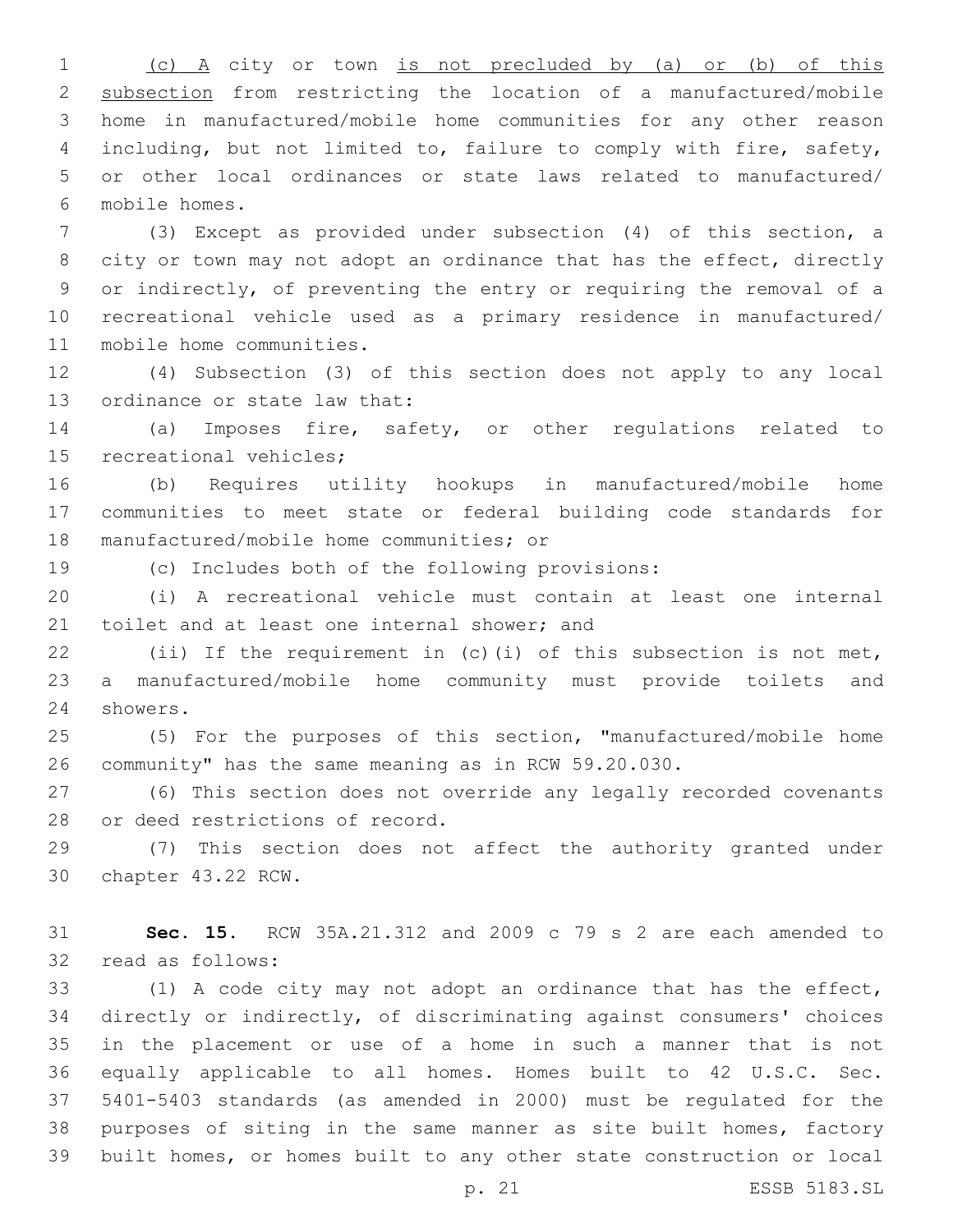design standard. However, except as provided in subsection (2) of 2 this section, any code city may require that:

(a) A manufactured home be a new manufactured home;

 (b) The manufactured home be set upon a permanent foundation, as specified by the manufacturer, and that the space from the bottom of the home to the ground be enclosed by concrete or an approved concrete product which can be either load bearing or decorative;

 (c) The manufactured home comply with all local design standards applicable to all other homes within the neighborhood in which the 10 manufactured home is to be located;

 (d) The home is thermally equivalent to the state energy code; 12 and

 (e) The manufactured home otherwise meets all other requirements for a designated manufactured home as defined in RCW 35.63.160.

 A code city with a population of one hundred thirty-five thousand or more may choose to designate its building official as the person responsible for issuing all permits, including department of labor and industries permits issued under chapter 43.22 RCW in accordance with an interlocal agreement under chapter 39.34 RCW, for alterations, remodeling, or expansion of manufactured housing located 21 within the city limits under this section.

22 (2)(a) A code city may not adopt an ordinance that has the effect, directly or indirectly, of restricting the location of manufactured/mobile homes in manufactured/mobile home communities that were legally in existence before June 12, 2008, based exclusively on the age or dimensions of the manufactured/mobile home. ((This does not preclude))

 (b) A code city may not prohibit the siting of a manufactured/ mobile home on an existing lot based solely on lack of compliance with existing separation and setback requirements that regulate the distance between homes.

 (c) A code city is not precluded by (a) or (b) of this subsection from restricting the location of a manufactured/mobile home in manufactured/mobile home communities for any other reason including, but not limited to, failure to comply with fire, safety, or other local ordinances or state laws related to manufactured/mobile homes.

 (3) Except as provided under subsection (4) of this section, a code city may not adopt an ordinance that has the effect, directly or indirectly, of preventing the entry or requiring the removal of a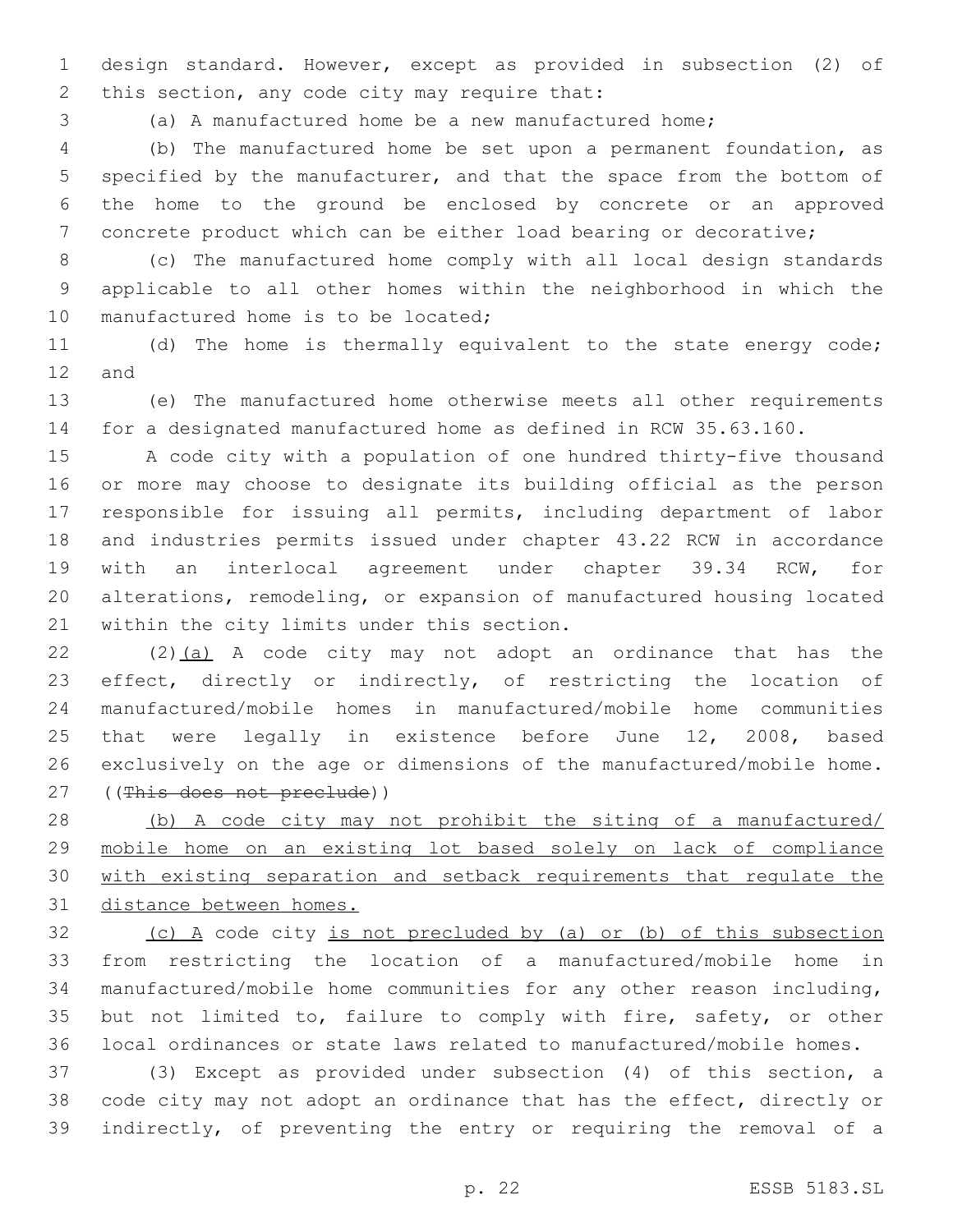recreational vehicle used as a primary residence in manufactured/ 2 mobile home communities.

 (4) Subsection (3) of this section does not apply to any local 4 ordinance or state law that:

 (a) Imposes fire, safety, or other regulations related to 6 recreational vehicles;

 (b) Requires utility hookups in manufactured/mobile home communities to meet state or federal building code standards for 9 manufactured/mobile home communities or recreational vehicle parks; 10 or

(c) Includes both of the following provisions:

 (i) A recreational vehicle must contain at least one internal 13 toilet and at least one internal shower; and

 (ii) If the requirement in (c)(i) of this subsection is not met, a manufactured/mobile home community must provide toilets and 16 showers.

 (5) For the purposes of this section, "manufactured/mobile home community" has the same meaning as in RCW 59.20.030.

 (6) This section does not override any legally recorded covenants 20 or deed restrictions of record.

 (7) This section does not affect the authority granted under 22 chapter 43.22 RCW.

 **Sec. 16.** RCW 36.01.225 and 2009 c 79 s 3 are each amended to 24 read as follows:

 (1) A county may not adopt an ordinance that has the effect, directly or indirectly, of discriminating against consumers' choices in the placement or use of a home in such a manner that is not equally applicable to all homes. Homes built to 42 U.S.C. Sec. 5401-5403 standards (as amended in 2000) must be regulated for the purposes of siting in the same manner as site built homes, factory built homes, or homes built to any other state construction or local design standard. However, except as provided in subsection (2) of 33 this section, any county may require that:

(a) A manufactured home be a new manufactured home;

 (b) The manufactured home be set upon a permanent foundation, as specified by the manufacturer, and that the space from the bottom of the home to the ground be enclosed by concrete or an approved concrete product which can be either load bearing or decorative;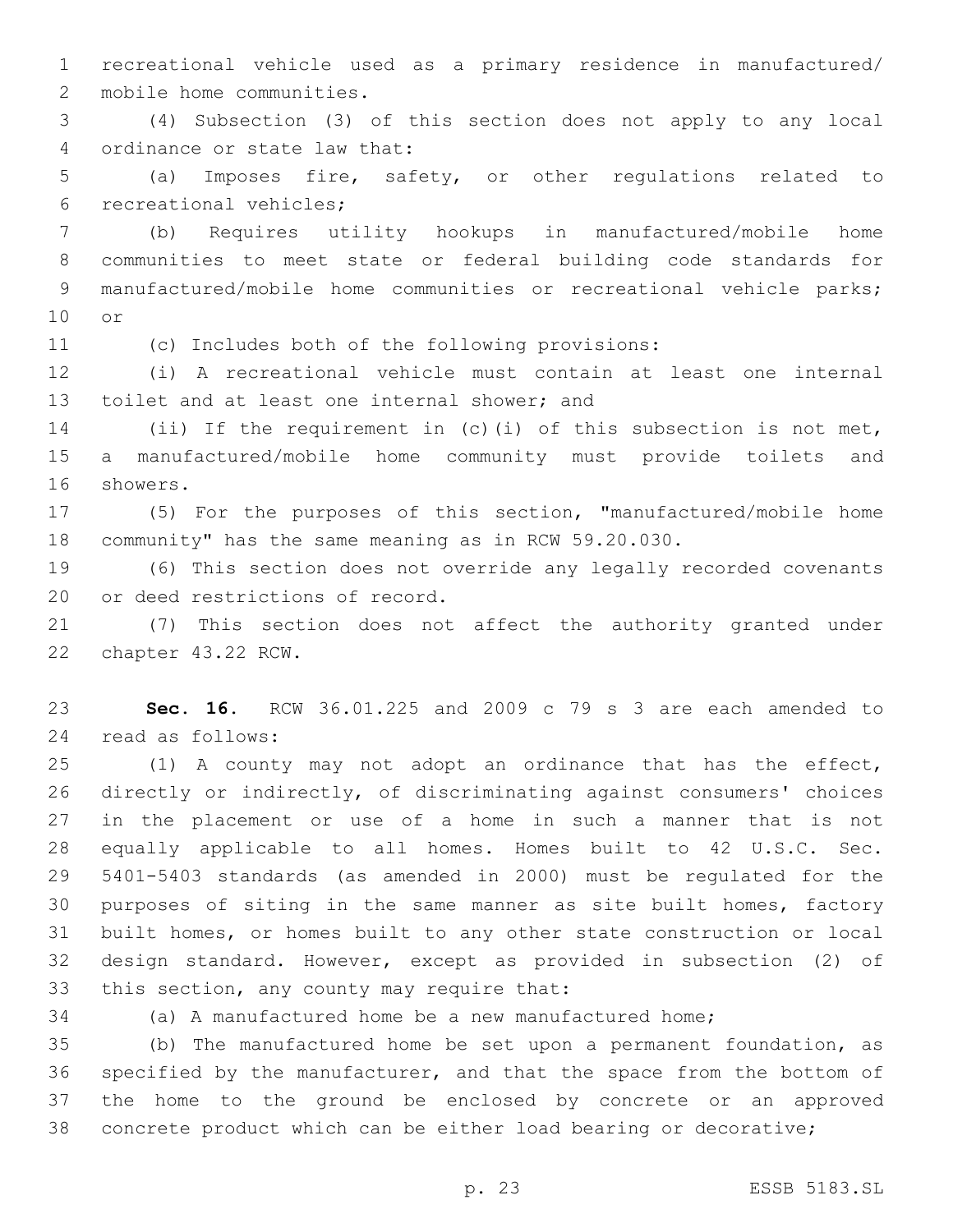(c) The manufactured home comply with all local design standards applicable to all other homes within the neighborhood in which the 3 manufactured home is to be located;

 (d) The home is thermally equivalent to the state energy code; 5 and

 (e) The manufactured home otherwise meets all other requirements for a designated manufactured home as defined in RCW 35.63.160.

8 (2)(a) A county may not adopt an ordinance that has the effect, directly or indirectly, of restricting the location of manufactured/ mobile homes in manufactured/mobile home communities, as defined in RCW 59.20.030, which were legally in existence before June 12, 2008, based exclusively on the age or dimensions of the manufactured/mobile 13 home. ((This does not preclude))

 (b) A county may not prohibit the siting of a manufactured/mobile home on an existing lot based solely on lack of compliance with existing separation and setback requirements that regulate the distance between homes.

 (c) A county is not precluded by (a) or (b) of this subsection from restricting the location of a manufactured/mobile home in manufactured/mobile home communities for any other reason including, 21 but not limited to, failure to comply with fire, safety, or other local ordinances or state laws related to manufactured/mobile homes.

 (3) A county may not adopt an ordinance that has the effect, directly or indirectly, of preventing the entry or requiring the removal of a recreational vehicle used as a primary residence in manufactured/mobile home communities, as defined in RCW 59.20.030, unless the recreational vehicle fails to comply with the fire, safety, or other local ordinances or state laws related to 29 recreational vehicles.

 (4) This section does not override any legally recorded covenants 31 or deed restrictions of record.

 (5) This section does not affect the authority granted under 33 chapter 43.22 RCW.

 **Sec. 17.** RCW 59.20.060 and 2019 c ... (ESHB 1582) s 3 are each 35 amended to read as follows:

 (1) Any mobile home space tenancy regardless of the term, shall be based upon a written rental agreement, signed by the parties, which shall contain:38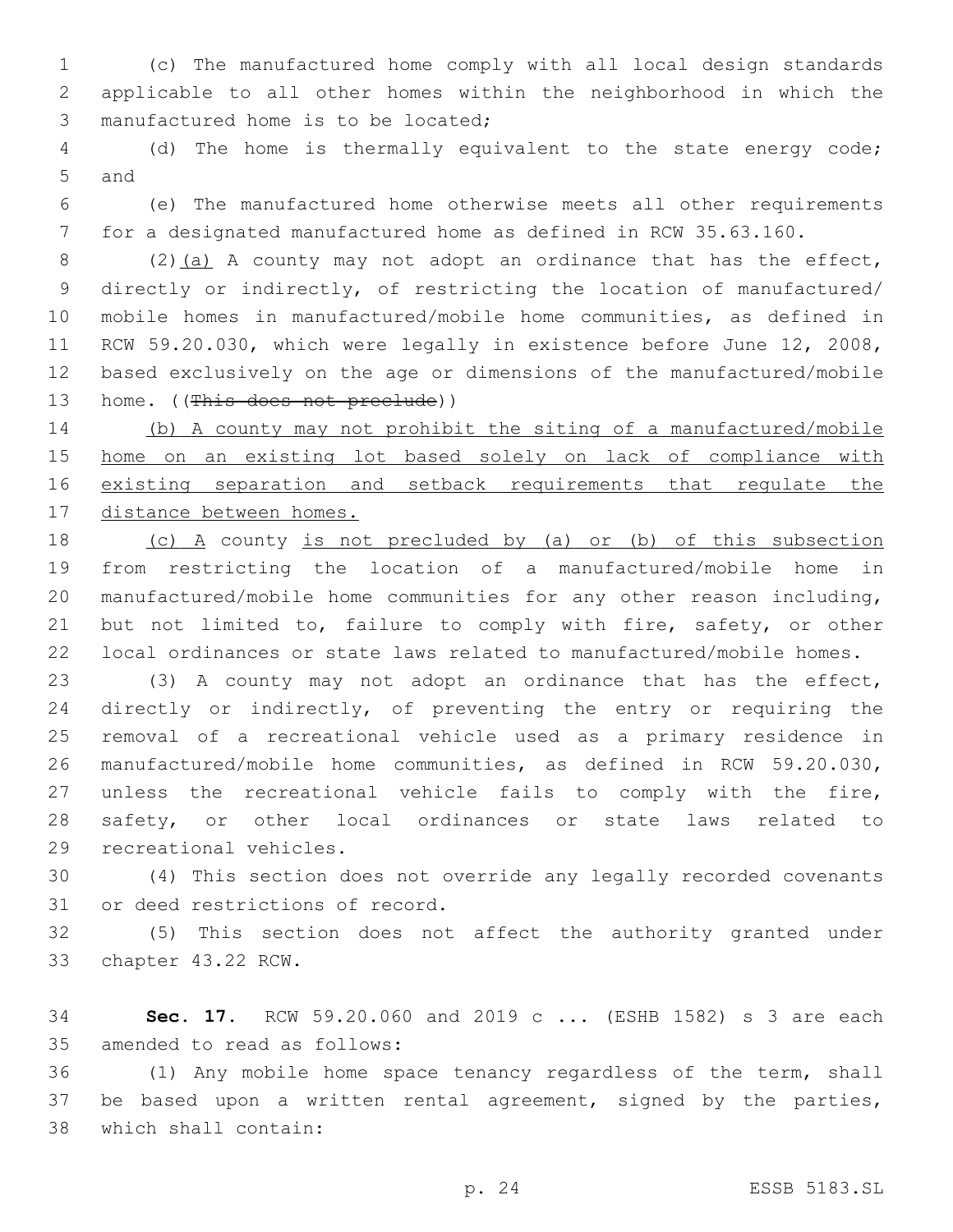(a) The terms for the payment of rent, including time and place, and any additional charges to be paid by the tenant. Additional charges that occur less frequently than monthly shall be itemized in 4 a billing to the tenant;

 (b) Reasonable rules for guest parking which shall be clearly stated;6

7 (c) The rules and regulations of the park;

 (d) The name and address of the person who is the landlord, and if such person does not reside in the state there shall also be designated by name and address a person who resides in the county where the mobile home park is located who is authorized to act as agent for the purposes of service of notices and process. If no designation is made of a person to act as agent, then the person to whom rental payments are to be made shall be considered the agent;

 (e) The name and address of any party who has a secured interest 16 in the mobile home, manufactured home, or park model;

 (f) A forwarding address of the tenant or the name and address of a person who would likely know the whereabouts of the tenant in the event of an emergency or an abandonment of the mobile home, 20 manufactured home, or park model;

21 (g)(i) A covenant by the landlord that, except for acts or events beyond the control of the landlord, the mobile home park will not be converted to a land use that will prevent the space that is the subject of the lease from continuing to be used for its intended use for a period of three years after the beginning of the term of the 26 rental agreement;

 (ii) A rental agreement may, in the alternative, contain a statement that: "The park may be sold or otherwise transferred at any time with the result that subsequent owners may close the mobile home park, or that the landlord may close the park at any time after the required closure notice as provided in RCW 59.20.080." The covenant or statement required by this subsection must: (A) Appear in print that is in bold face and is larger than the other text of the rental agreement; (B) be set off by means of a box, blank space, or comparable visual device; and (C) be located directly above the 36 tenant's signature on the rental agreement;

 (h) A copy of a closure notice, as required in RCW 59.20.080, if 38 such notice is in effect;

 (i) The terms and conditions under which any deposit or portion thereof may be withheld by the landlord upon termination of the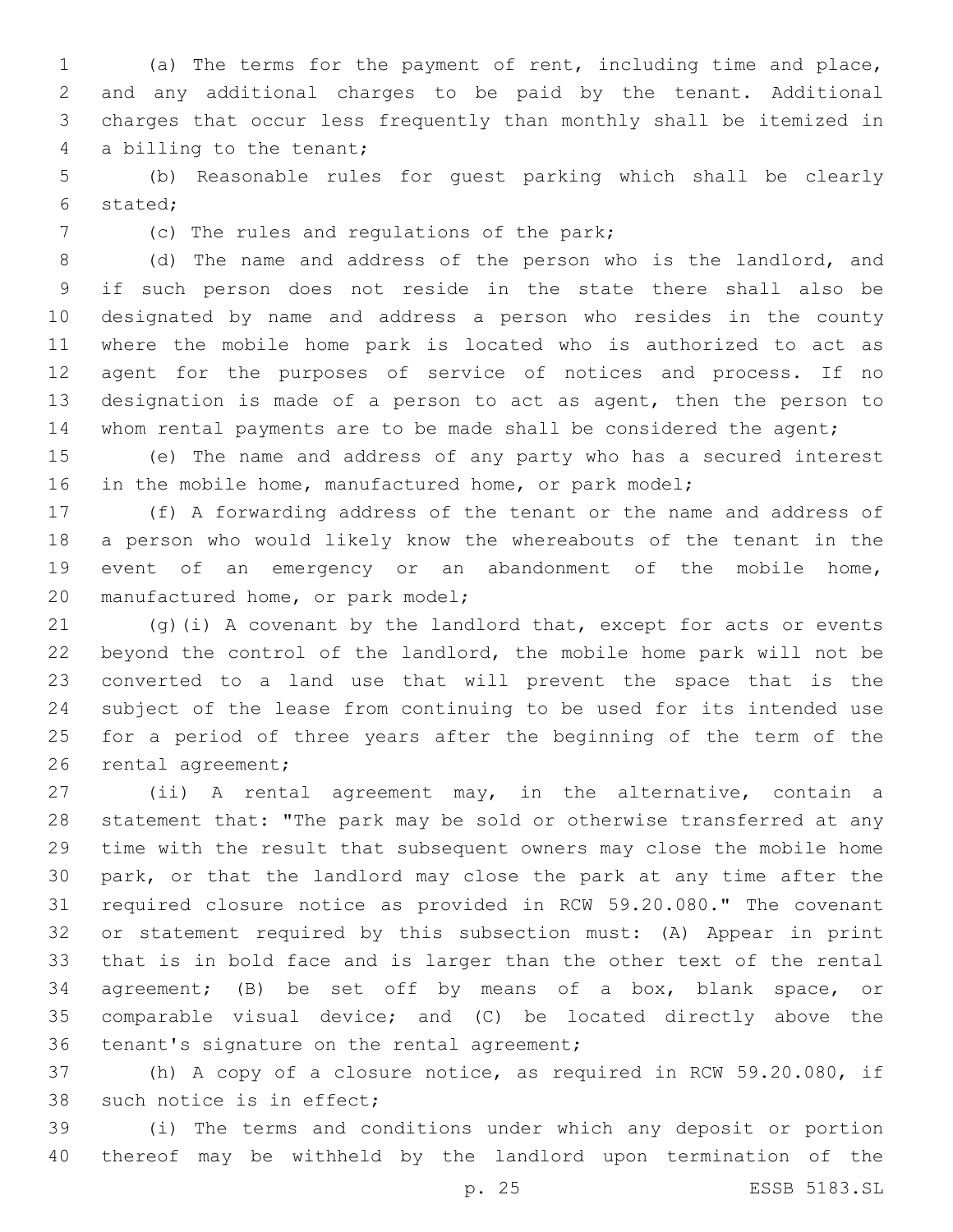rental agreement if any moneys are paid to the landlord by the tenant as a deposit or as security for performance of the tenant's 3 obligations in a rental agreement;

 (j) A listing of the utilities, services, and facilities which will be available to the tenant during the tenancy and the nature of the fees, if any, to be charged together with a statement that, in the event any utilities are changed to be charged independent of the rent during the term of the rental agreement, the landlord agrees to 9 decrease the amount of the rent charged proportionately;

 (k) A written description, picture, plan, or map of the boundaries of a mobile home space sufficient to inform the tenant of the exact location of the tenant's space in relation to other 13 tenants' spaces;

 (l) A written description, picture, plan, or map of the location of the tenant's responsibility for utility hook-ups, consistent with 16 RCW 59.20.130(6);

 (m) A statement of the current zoning of the land on which the 18 mobile home park is located;

 (n) A statement of the expiration date of any conditional use, temporary use, or other land use permit subject to a fixed expiration date that is necessary for the continued use of the land as a mobile 22 home park; and

 (o) A written statement containing accurate historical information regarding the past five years' rental amount charged for 25 the lot or space.

 (2) Any rental agreement executed between the landlord and tenant 27 shall not contain any provision:

 (a) Which allows the landlord to charge a fee for guest parking unless a violation of the rules for guest parking occurs: PROVIDED, That a fee may be charged for guest parking which covers an extended period of time as defined in the rental agreement;

 (b) Which authorizes the towing or impounding of a vehicle except upon notice to the owner thereof or the tenant whose guest is the 34 owner of the vehicle;

 (c) Which allows the landlord to alter the due date for rent payment or increase the rent: (i) During the term of the rental agreement if the term is less than two years, or (ii) more frequently than annually if the initial term is for two years or more: PROVIDED, That a rental agreement may include an escalation clause for a pro rata share of any increase in the mobile home park's real property

p. 26 ESSB 5183.SL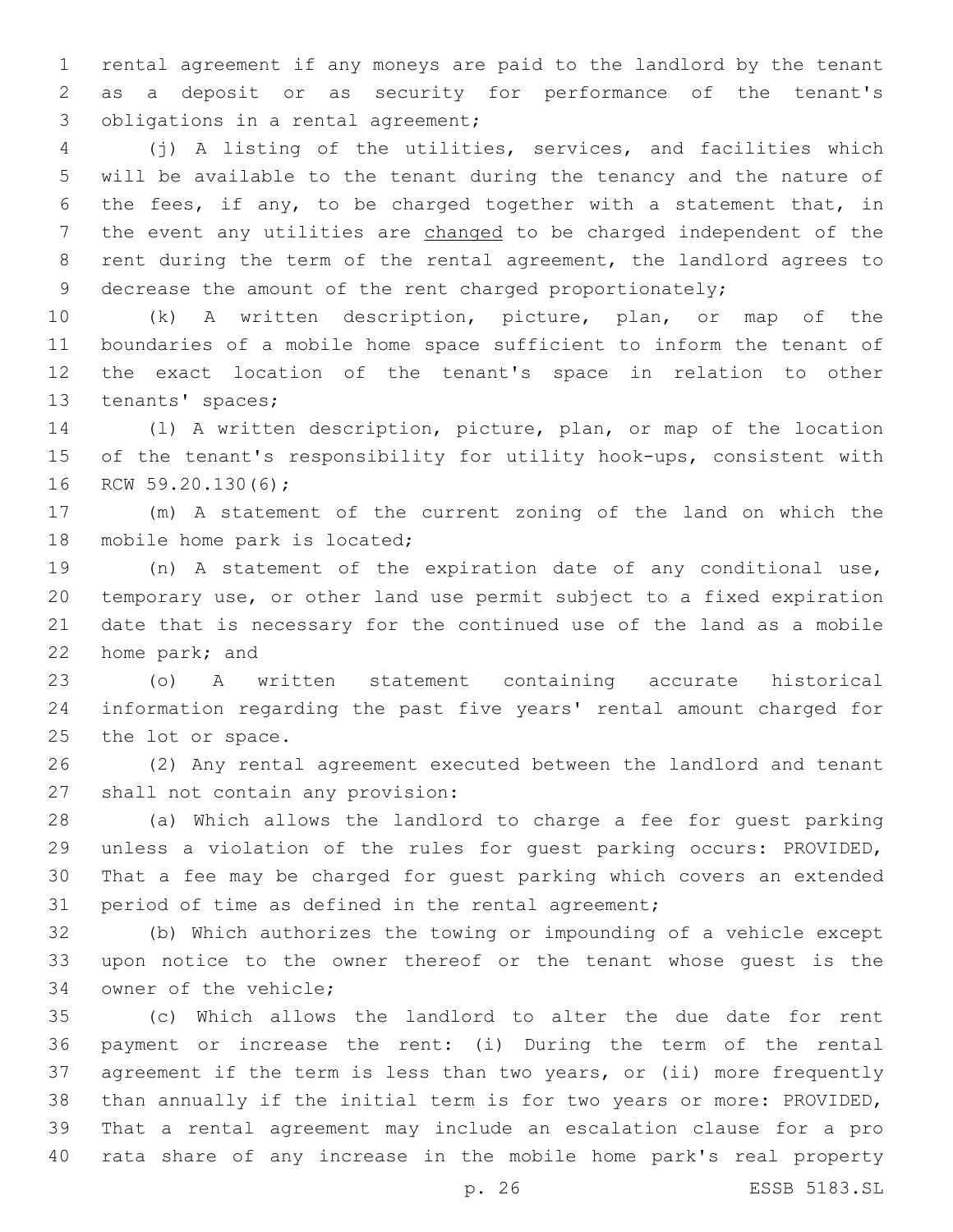taxes or utility assessments or charges, over the base taxes or utility assessments or charges of the year in which the rental agreement took effect, if the clause also provides for a pro rata reduction in rent or other charges in the event of a reduction in real property taxes or utility assessments or charges, below the base year: PROVIDED FURTHER, That a rental agreement for a term exceeding two years may provide for annual increases in rent in specified amounts or by a formula specified in such agreement. Any rent increase authorized under this subsection (2)(c) that occurs within the closure notice period pursuant to RCW 59.20.080(1)(e) may not be more than one percentage point above the United States consumer price index for all urban consumers, housing component, published by the United States bureau of labor statistics in the periodical "Monthly Labor Review and Handbook of Labor Statistics" as established 15 annually by the department of commerce;

 (d) By which the tenant agrees to waive or forego rights or 17 remedies under this chapter;

 (e) Allowing the landlord to charge an "entrance fee" or an "exit fee." However, an entrance fee may be charged as part of a continuing 20 care contract as defined in RCW 70.38.025;

 (f) Which allows the landlord to charge a fee for guests: PROVIDED, That a landlord may establish rules charging for guests who remain on the premises for more than fifteen days in any sixty-day 24 period;

 (g) By which the tenant agrees to waive or forego homestead rights provided by chapter 6.13 RCW. This subsection shall not prohibit such waiver after a default in rent so long as such waiver is in writing signed by the husband and wife or by an unmarried claimant and in consideration of the landlord's agreement not to terminate the tenancy for a period of time specified in the waiver if the landlord would be otherwise entitled to terminate the tenancy 32 under this chapter; or

 (h) By which, at the time the rental agreement is entered into, the landlord and tenant agree to the selection of a particular 35 arbitrator.

 (3) Any provision prohibited under this section that is included 37 in a rental agreement is unenforceable.

 **Sec. 18.** RCW 59.20.--- and 2019 c ... (ESHB 1582) s 9 are each 39 amended to read as follows: